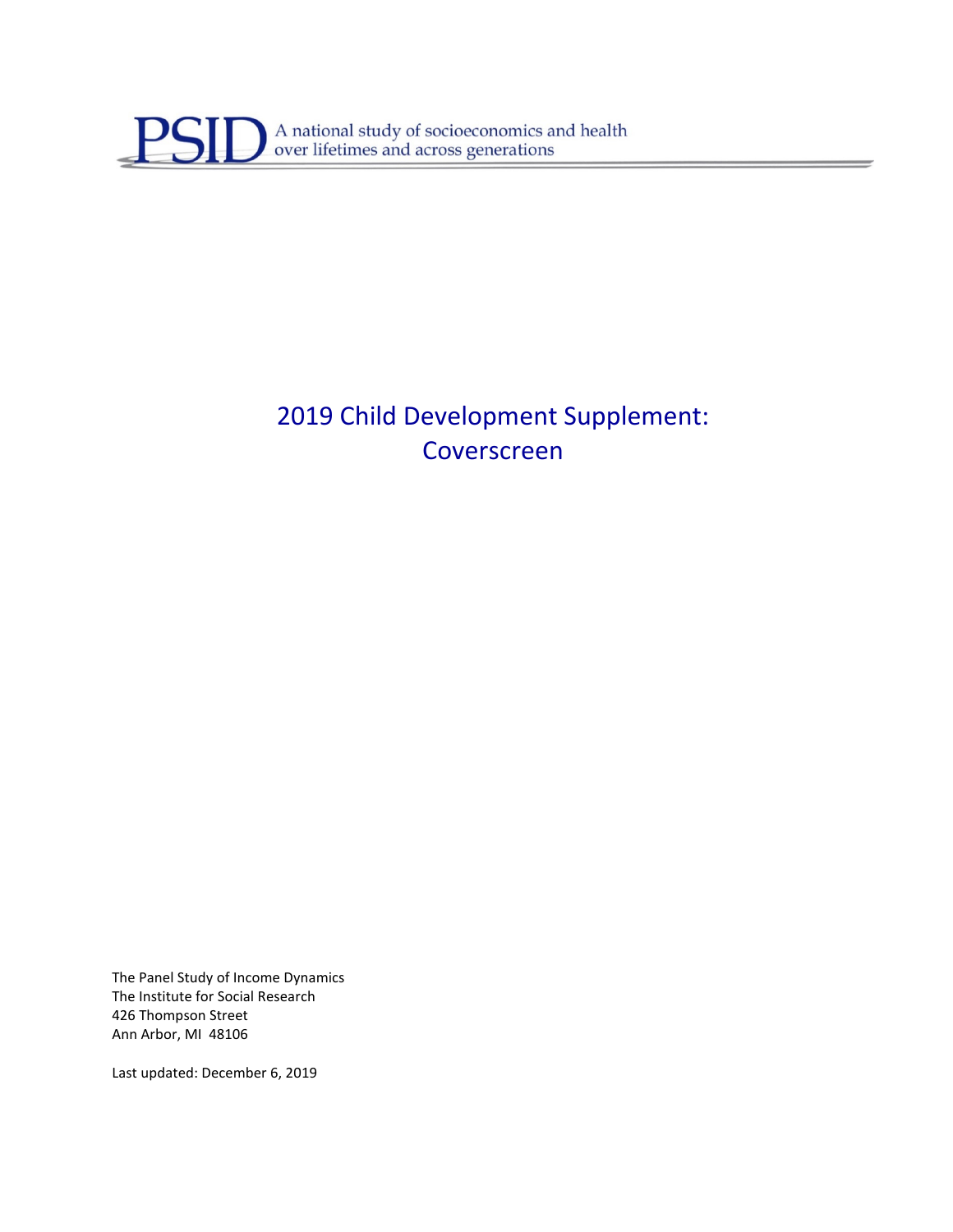### **Table of Contents**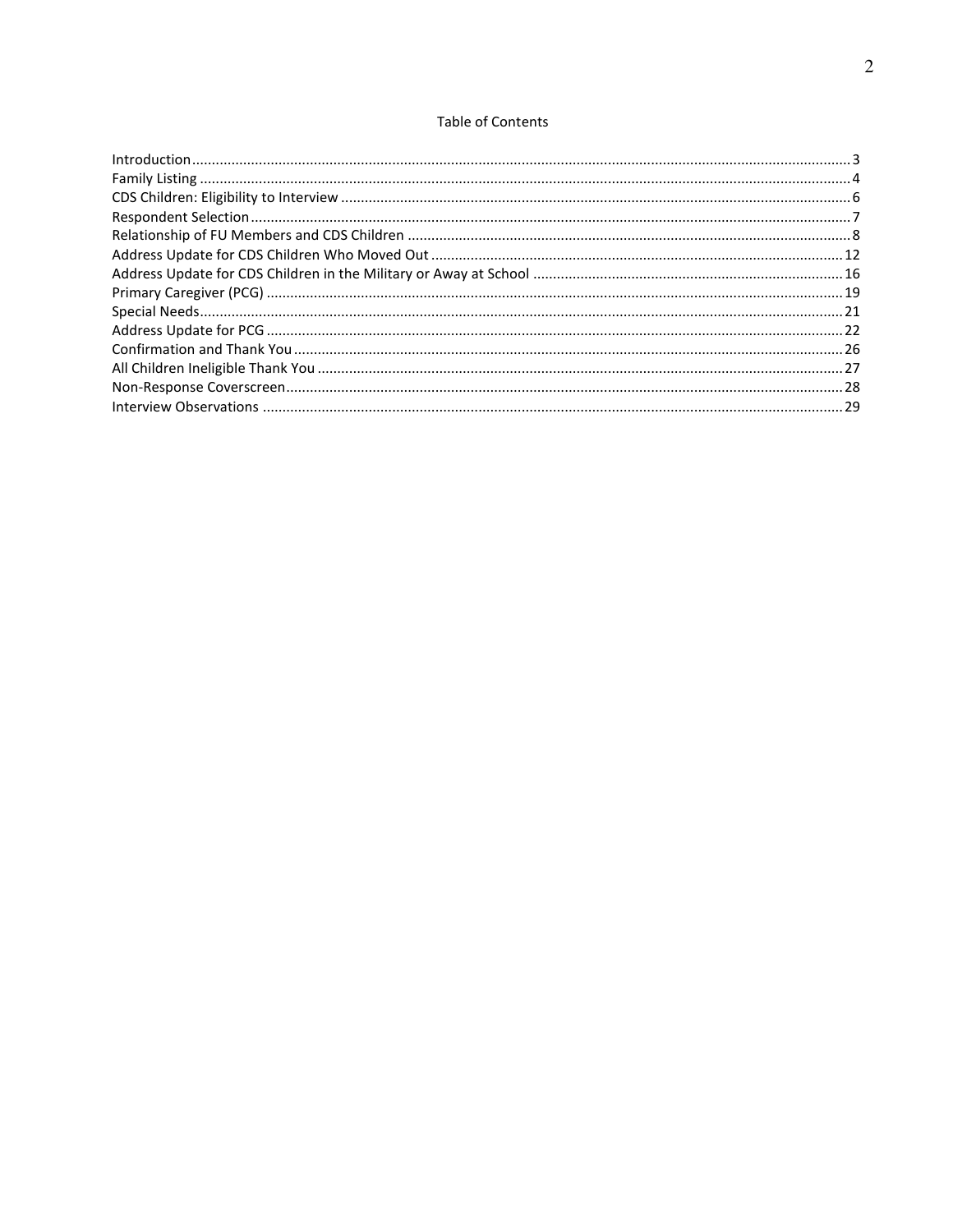### Introduction TOC

NRCKPT. CAI Checkpoint: Whether a Final Non Interview Result Code has been TL-Approved

```
1. Not approved (NRApproved=0) \vert 5. Approved (NRApproved=1) \vert \rightarrow GO TO NRRESULTCODE
                 ↓
```
F2F\_TEL. IWER: Indicate whether this interview is being conducted face to face or on the telephone.  $|1.$  Face to face  $||2.$  Telephone  $||$ 

CS1. Hello. My name is \_\_\_\_\_\_\_\_ and I work for the Survey Research Center at the University of Michigan. Your family is part of the Family Economics Study. I am calling about the Child Development Supplement that is a piece of the F.E.S. The purpose of this study is to understand how families, schools, and neighborhoods affect children's and adolescents' growth and development. We recently mailed your household an introduction to this study. Today I would like to gather some basic information about the children and their caregivers who are eligible to participate in the study. This will take about 10 minutes to complete, depending on the number of people in your household. We can also schedule a time to conduct the full interview with you or the children's primary caregiver.

• ENTER [1] to continue

1. Continue

- CS2. Any information that you give me is completely voluntary. If we should come to any question you don't want to answer just let me know and I will go on to the next question. The answers that you give will be kept confidential.
	- ENTER [1] to continue

1. Continue

RECORDEDIW Rule: Whether Interview Selected for Recording



RECORDEDIW\_CONSENT. We sometimes record interviews to help us maintain quality. Do you agree to have your interview recorded for quality control? You can still participate if you do not agree to the interview being recorded.

- If R agrees to the RECORDING of this interview, ENTER [1]
- If R does not agree to the RECORDING of this interview ENTER [5]
- If resuming a suspended interview, RE-READ the consent and ENTER [1] if R agrees to recording or [5] if R does not agree to recording

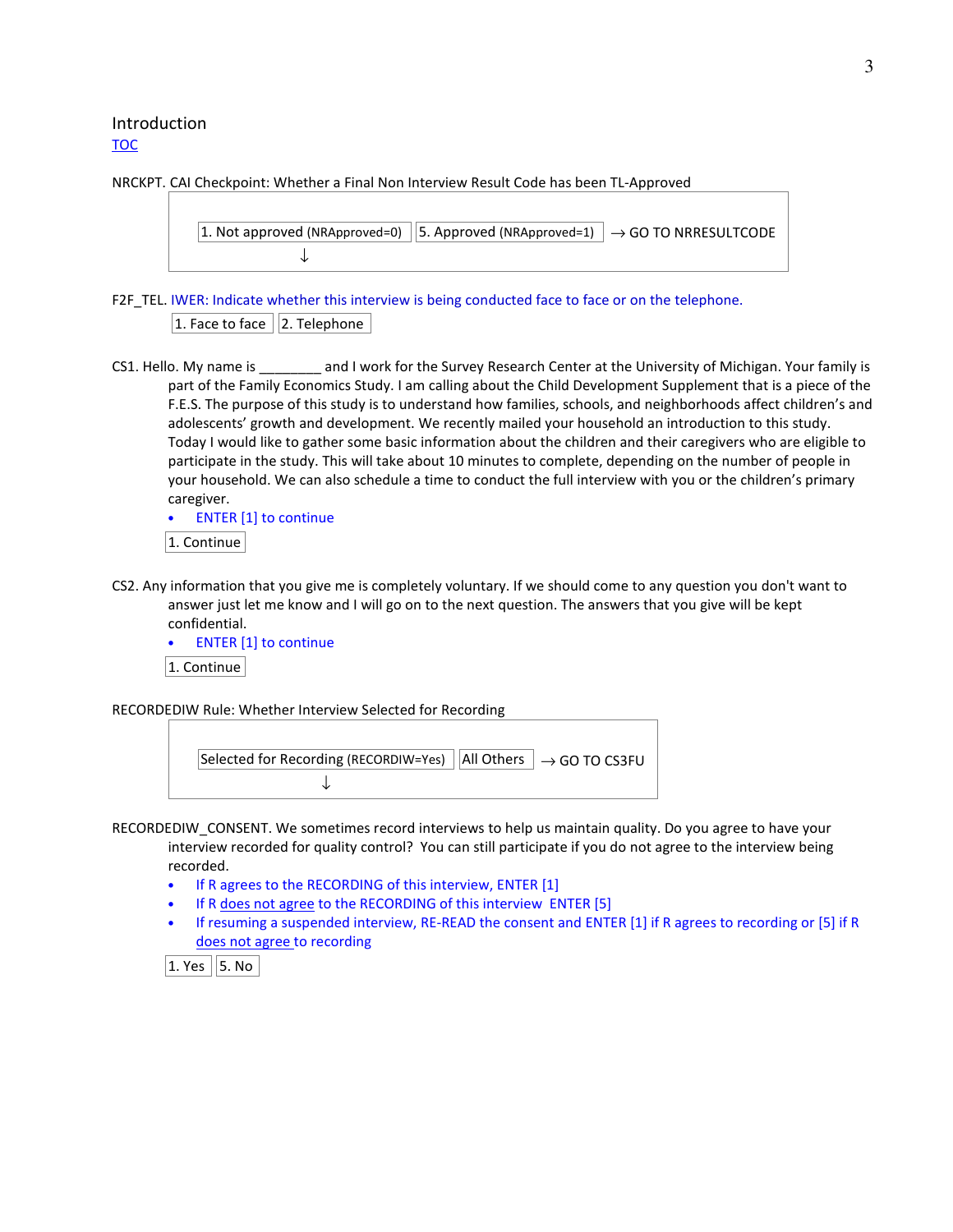Family Listing TOC

#### **CSBLOCK.CS3TABLE.HHLLISTBLOCK[1..24]** *[1..24]=Which FU Member*

#### CS3FU. [F1]-Help

[*1 st PRELOADED FU MEMBER:* We have [NAME] listed as living here as part of the family. Is that still true? / *NEXT PRELOADED FU MEMBER:* (We have [NAME] listed as living here as part of the family.) How about [NAME]? Is [NAME] living here as part of the family?]

- 
- If Yes, ENTER [1] FU Member
- If No, ENTER as follows:

[*CDS CHILD:* [5] Child is living with someone else; moved out to live with someone else; moved out with another family member]

- [6] Child has moved out on (his/her) own, to set up (his/her) own household
- [7] Child has died
- [8] Child is in jail or prison
- [9] Child is away in the military
- [10] Child is away at school
- [11] Child is in a health facility
- [12] Child is in some other institution
- If R says "moved out", PROBE: [*CDS CHILD:* Is [he / she] living with someone else, did [he / she] move out on [his / her] own / *ALL OTHERS:* Has [he / she] moved out on [his / her] own], is [he / she] away at school, or what?

| 1. FU member $\left \left[\right]$ (CDS CHILD: 5. Living with someone else) $\left \left 6. \text{ Moved out }\right \right $ |  |                                                                            |
|-------------------------------------------------------------------------------------------------------------------------------|--|----------------------------------------------------------------------------|
|                                                                                                                               |  | 7. Died 8. Jail 9. Military 10. Education 11. Health 12. Other institution |

*SIGNAL for CDS CHILD & C3FU=6*: Are you sure this CDS child has moved out on their own, independently, such as an emancipated minor? If not, go back and change to 5. Living with someone else.

[*NEW FU MEMBER*: Is anyone else living there now that I did not mention, including any newborn children?

- If Yes, ENTER [4] Mover In
- If No, ENTER [13] No More]

 $|4.$  Mover in  $||13.$  No more

CS3FNAME. [*NEW*: What is this person's first name?]

• [*PRELOADED*: VERIFY / *NEW*: ENTER] First Name

String 10

CS3LNAME. [What is this person's last name?]

• [VERIFY / ENTER] Last Name

String 15

CS3GENDER. [VERIFY / ENTER] Gender

• Ask R if necessary: What is this this person's sex?

 $|1.$  Male  $||2.$  Female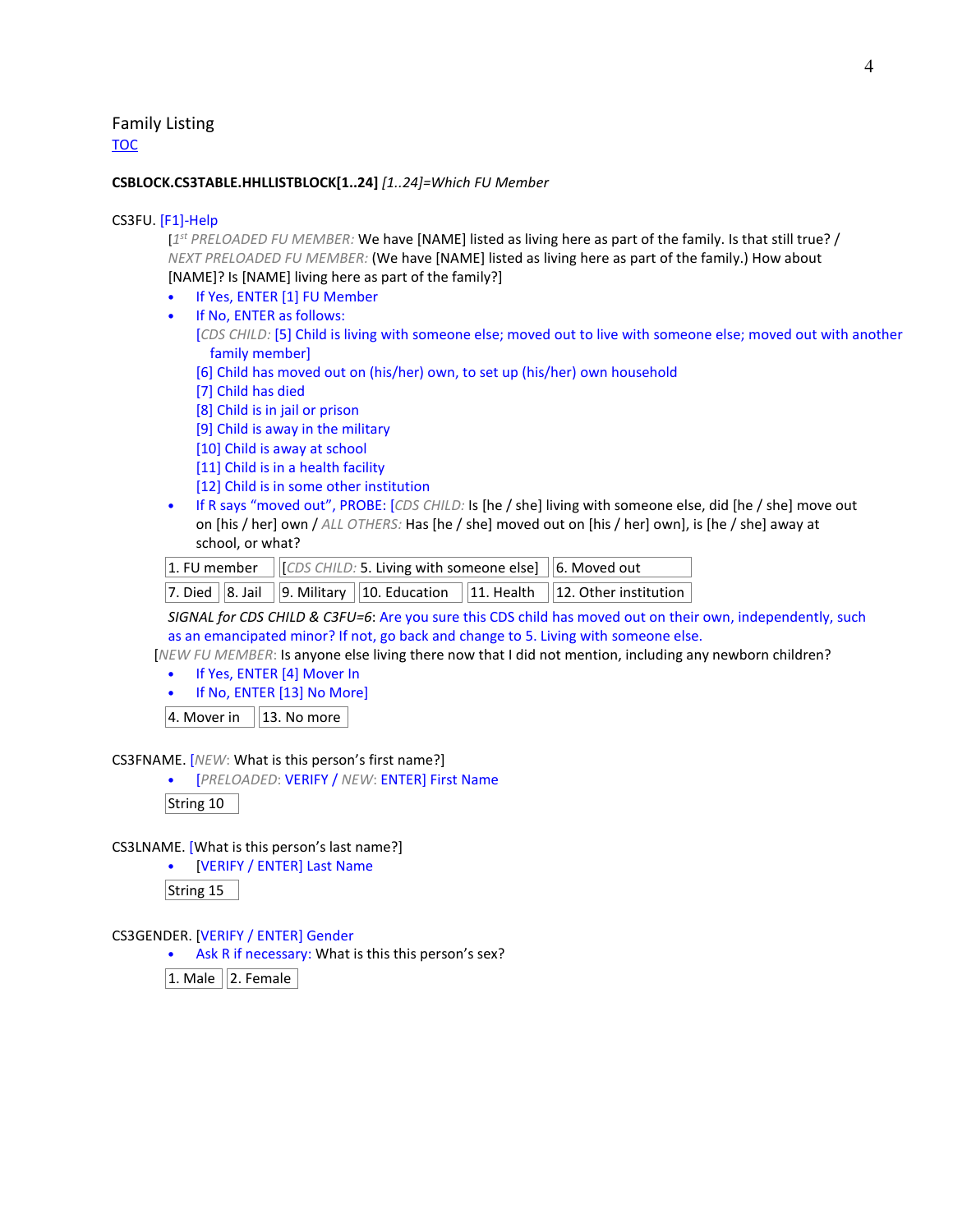#### CS4BMO. [VERIFY / ENTER] Birth Month

[*PRELOADED*: I have [CS3FNAME]'s ([CS3LNAME]) date of birth as [MM/DD/YYYY]. Is that correct?

- If needed, PROBE: What is [his / her] complete date of birth, starting with the month?
- If R cannot confirm that the preloaded birthdate is correct, do not make changes and PRESS [Enter] to continue

/ *NEW:* What is [CS3FNAME]'s ([CS3LNAME]) complete date of birth, starting with the month?]

|            | 1. January $  2.$ February $  3.$ March | $  4.$ April | 5. May                                                                               | $  6.$ June |
|------------|-----------------------------------------|--------------|--------------------------------------------------------------------------------------|-------------|
| $ 7.$ July |                                         |              | $\vert$ 8. August $\vert$ 9. September $\vert$ 10. October 11. November 12. December |             |

### CS4BDY. [VERIFY / ENTER] Birth Day

[*PRELOADED*: (I have [CS3FNAME]'s ([CS3LNAME]) date of birth as [MM/DD/YYYY]. Is that correct?)

- If needed, PROBE: What is [his / her] complete date of birth, starting with the month?
- If R cannot confirm that the preloaded birthdate is correct, do not make changes and PRESS [Enter] to continue

/ *NEW:* (What is [CS3FNAME]'s ([CS3LNAME]) day of birth?)]



#### CS4BYR. [VERIFY / ENTER] Birth Year

[*PRELOADED*: (I have [CS3FNAME]'s ([CS3LNAME]) date of birth as [MM/DD/YYYY]. Is that correct?)

- If needed, PROBE: What is [his / her] complete date of birth, starting with the month?
- If R cannot confirm that the preloaded birthdate is correct, do not make changes and PRESS [Enter] to continue

/ *NEW:* (What is [CS3FNAME]'s ([CS3LNAME]) year of birth?)]

1900 - 2020

CS4AGE. Age at interview; *Calculated using CS4 - not asked.*

 $\vert 0 - 120 \vert \vert 999$  (CS4BMO, CS4BDY or CS4BYR = DK/RF)  $\vert$ 

ENDFU Rule: Whether There Are More FU Members

 $\vert$  More FU Members  $\vert \rightarrow$  REPEAT CS3FU-CS4AGE  $\vert$  No More FU Members  $\vert$ ↓

**End HHLLISTBLOCK**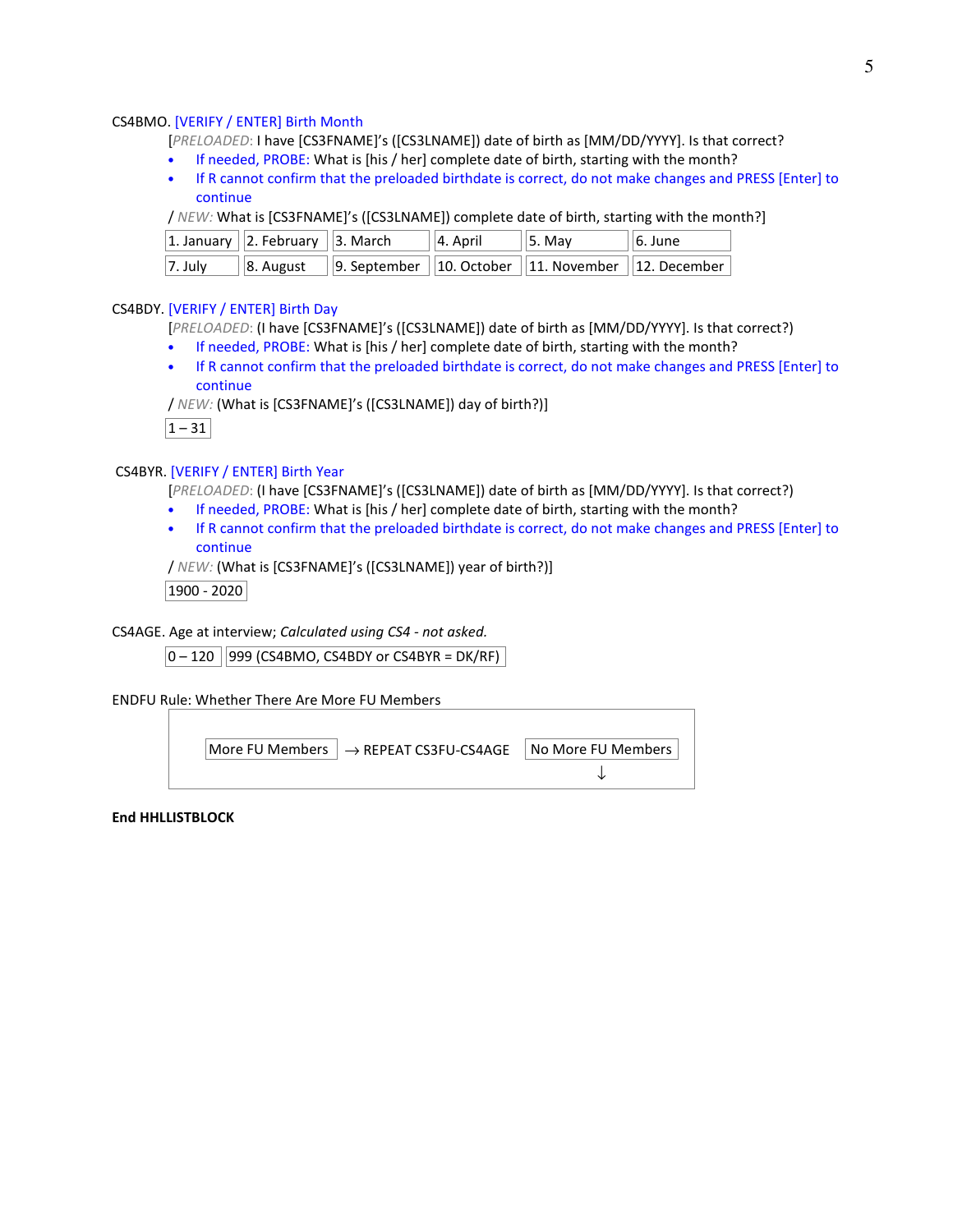### CDS Children - Eligibility **TOC**

### **CSBLOCK.ELIG.CHILDELIGB[1..15]** *[1..15]=Which CDS Child*

### CHILDELIG. CDS Child Eligibility Indicator (Preload.PreloadHHLTable.Preload\_HHL[1..24].CDSKid=Yes)

| <b>CHILDELIG (1-11)</b>                             | <b>RESULTCODE</b><br>CHILD sample line |                | CS4AGE & CS4BYR             | CS3FU    | PRELOAD.PREFMODE CURRPREFMODE<br>Cannot be updated;<br>2019-100% FTF | =PREFMODE; can be<br>updated by data mgr |
|-----------------------------------------------------|----------------------------------------|----------------|-----------------------------|----------|----------------------------------------------------------------------|------------------------------------------|
| 1. Eligible                                         | 0000 Eligible                          |                | 0-18 & 2002-2018            | 1, 9, 10 | <b>FTF</b>                                                           | <b>FTF</b>                               |
| 1. Eligible                                         | 0000 Eligible                          |                | 12-18 & 2002-2007           | 1, 9, 10 | <b>FTF</b>                                                           | <b>TEL</b>                               |
| 9. Not eligible-design                              | 9002 TEL no<br>Blaise by design        |                | 0-11 & 2008-2018            | 1, 9, 10 | <b>FTF</b>                                                           | TEL                                      |
| 2. Eligible-different FU                            | n/a                                    |                | 0-18 & 2002-2018            | 5        | <b>FTF</b>                                                           | FTF or TEL                               |
| 3. Not eligible-moved out<br>on own                 | 9003 Moved out<br>on own               |                | 0-18 & 2002-2018            | 6        | <b>FTF</b>                                                           | FTF or TEL                               |
| 4. Not eligible-deceased                            | 9005 Deceased                          |                | 0-18 & 2002-2018            | 7        | <b>FTF</b>                                                           | FTF or TEL                               |
| 5. Not eligible-jail                                | 9004<br>Incarcerated                   |                | 0-18 & 2002-2018            | 8        | <b>FTF</b>                                                           | FTF or TEL                               |
| 6. Not eligible-health<br>institution               | 9007 Health<br>institution             |                | 0-18 & 2002-2018            | 11       | <b>FTF</b>                                                           | FTF or TEL                               |
| 7. Not eligible-other<br>institution                | 9008 Other<br>institution              |                | 0-18 & 2002-2018            | 12       | <b>FTF</b>                                                           | FTF or TEL                               |
| 8. Not eligible-year of<br>birth                    | 9006 Age<br>Ineligible                 | $0, >18,999$ & | <>2002-2018, DK/RF          | $1 - 12$ | <b>FTF</b>                                                           | FTF or TEL                               |
| Assigned post-PCG selection                         |                                        |                |                             |          |                                                                      |                                          |
| 10. No PCG (PCG=95, 96)                             | 9011 No PCG/ PCG Age<br>Ineligible     |                | $0 - 18$<br>$(2002 - 2018)$ | 1, 9, 10 | <b>FTF</b>                                                           | FTF or TEL                               |
| 11. PCG is age ineligible<br>(PCG=1-24 & CS4AGE<18) | 9011 No PCG/ PCG Age<br>Ineligible     |                | $0 - 18$<br>$(2002 - 2018)$ | 1, 9, 10 | <b>FTF</b>                                                           | FTF or TEL                               |

(The upper age limit of 18 years is only applicable in 2020 for children who have had birthdays in 2020 prior to completing the Coverscreen.)

### **End CHILDELIGB**

ELIGCKPT. CAI Checkpoint: Whether There are Any Eligible CDS Children

|                                         | 1. 1+ CDS Child is FU, FUMI, Different FU, $  $ 5. All CDS Children Ineligible (CHILDELIG=3-8) |
|-----------------------------------------|------------------------------------------------------------------------------------------------|
| Military, Education (CHILDELIG=1, 2, 9) | <b>GO TO THANKYOU INEL</b>                                                                     |
|                                         |                                                                                                |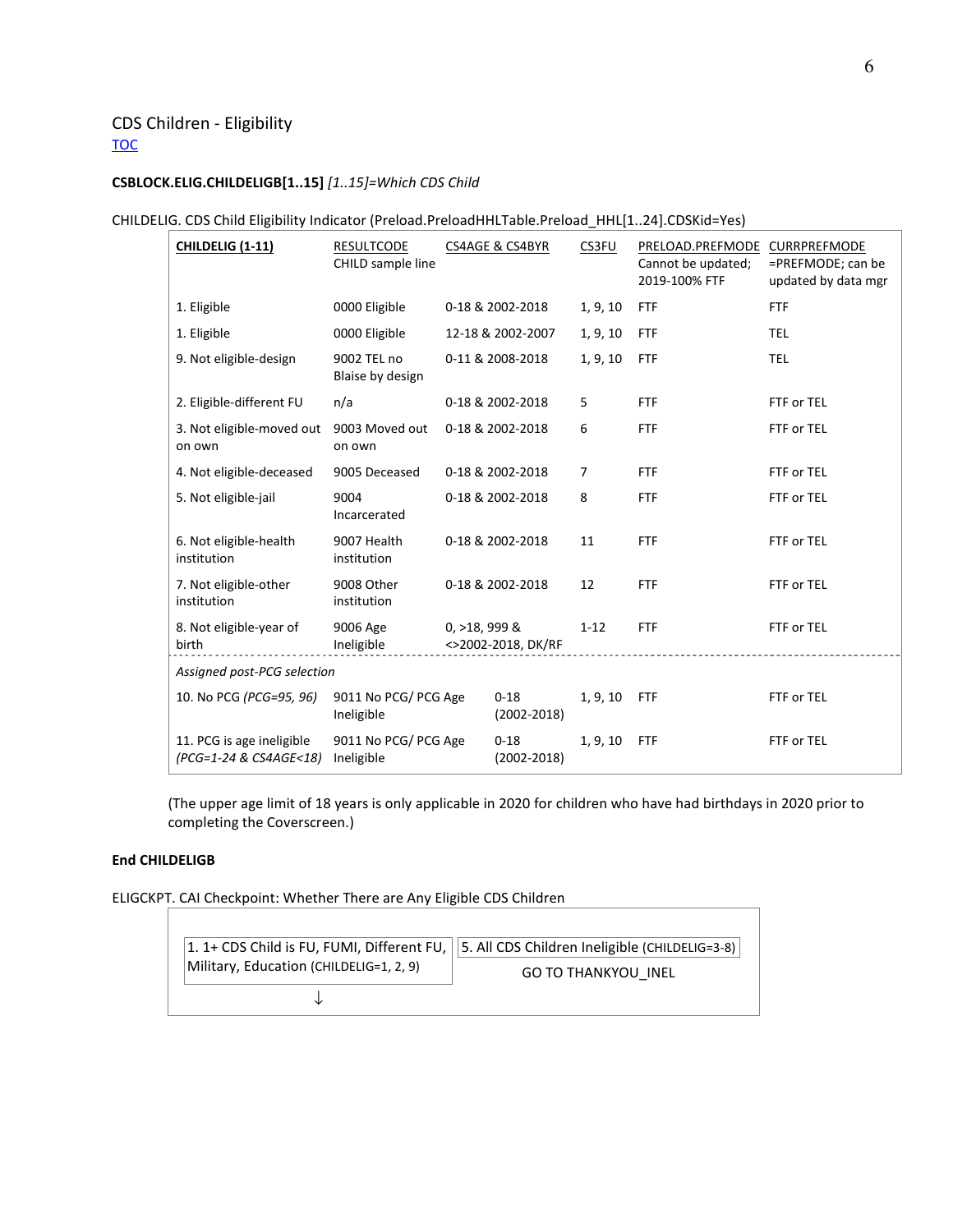### Respondent Selection

TOC

#### CSRESP. Respondent Selection

ENTER the number corresponding to your Respondent. Remember, Respondent must be living in the FU and 18 years or older. If NO FU members are available for Respondent selection -- go back to HHL to verify members' ages and make corrections. An eligible FU must have at least one FU member who is 18 or older.

• If there are no adult FU members listed, SUSPEND interview and speak with your TL

1 - 24. [CS3FNAME CS3LNAME], [CS4AGE] [*PLD:*, [RTH]] [*CDSKID=1:* , CDS Child-[*CHILDELIG<>1, 2:* Not] Eligible] *AQSN list of FU Members w/CS3FU=FU, FUMI & CS4Age=18+*

#### CSCONFIRM. Family Listing

Review the family listing with Respondent. If necessary, go back to make changes. Once past this screen, you will not be able to go back to the Family Listing Respondent: [CS3RESP] Other Family Members:

[CS3FNAME CS3LNAME], Age [CS4AGE], [Living here [(CDS Child-[Not] Eligible)]

/ Moved in / Moved out to live with someone else / Moved out to live on (his/her) own / Died / In jail or prison / In the military / Away at school / In a health facility / In a facility or institution] • ENTER [1] to confirm family listing and continue

1. Continue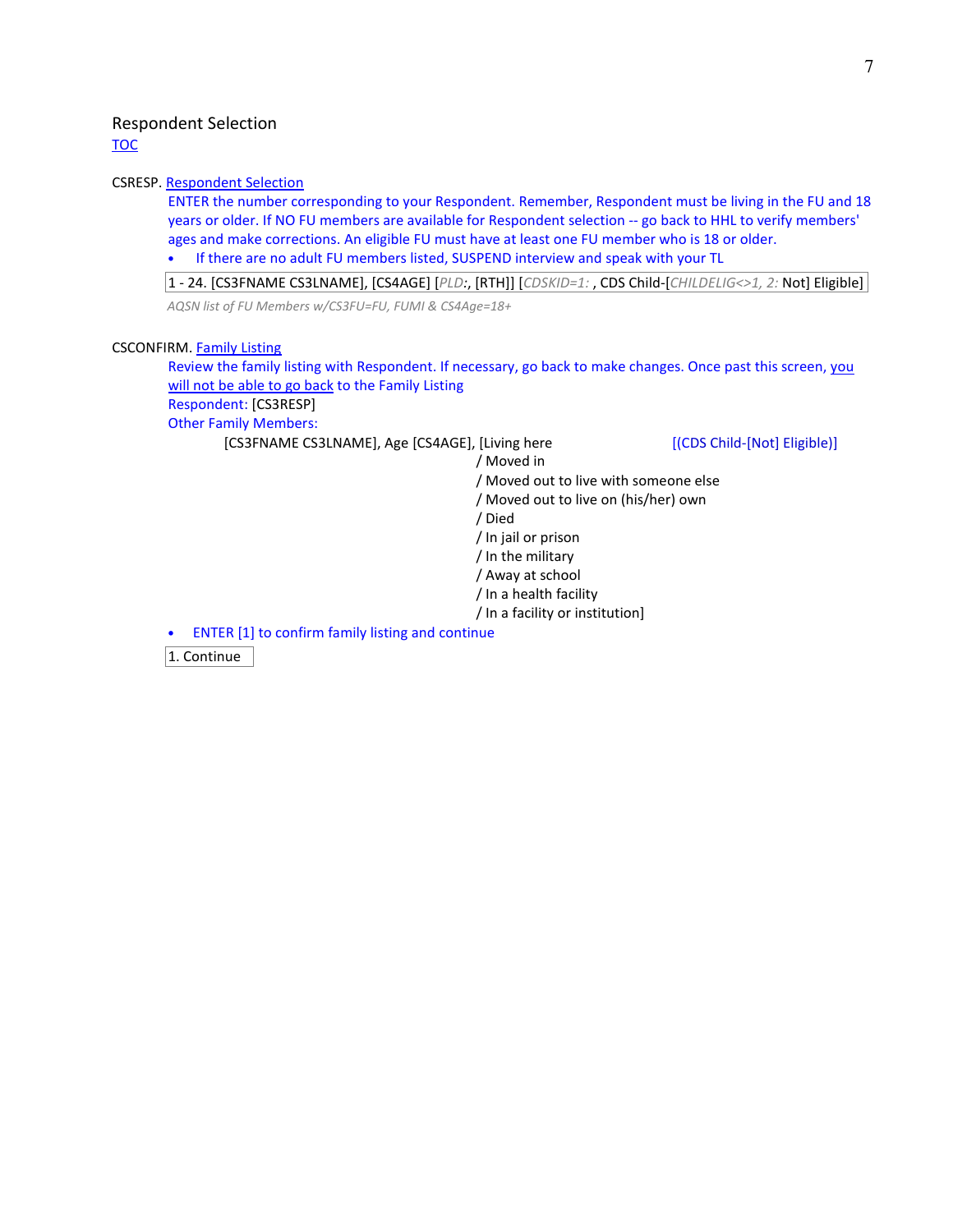### CDS Children - Relationship to FU Members TOC



**CSBLOCK.RTCFMLSTT.RTCFMLSTB[1..24].RTCCDSLSTB[1..15]** *[1..24]=Which FU Member [1..15]=Which CDS Child Asked in order of CDS Child's age, starting with youngest CDS Child* 

#### RTC. FU Member: [CS3FNAME CS3LNAME], [CS4AGE] [, PRELOAD.RTH] CDS Child: [CS3FNAME CS3LNAME], Age [CS4AGE]

[*1 ST FU MEMBER, 1st CDS CHILD:* [*>1 CDS Child in FU*: Now I'd like to ask about each of the children's relationship to others in your household.] What is [your / [FU MEMBER]'s] relationship to [CDS CHILD]? / *1 ST FU MEMBER, NEXT CDS CHILD:* What is [your / [FU MEMBER]'s] relationship to [CDS CHILD]? / *ALL OTHER FU MEMBERS:* How about [you / [FU MEMBER]]? What is [your / [FU MEMBER]'s] relationship to [CDS CHILD]?]

- If R says "mother" or "father", PROBE: [Are you / Is [he / she]] the biological, step, or adoptive (mother/father)?
- If R says "sister" or "brother", PROBE: [Are you / Is [he / she]] the biological, step, half, or adoptive (sister/brother)?

| FEMALE: 1. Biological mother                                                     | FEMALE: 2. Stepmother                                |  |  |
|----------------------------------------------------------------------------------|------------------------------------------------------|--|--|
| FEMALE: 3. Adoptive mother                                                       | MALE: 4. Biological father                           |  |  |
| MALE: 5. Stepfather                                                              | MALE: 6. Adoptive father                             |  |  |
| FEMALE: 7. Grandmother                                                           | MALE: 8. Grandfather                                 |  |  |
| 9. Partner/boyfriend/girlfriend of (child's) father                              | 10. Partner/boyfriend/girlfriend of (child's) mother |  |  |
| FEMALE: 11. Aunt                                                                 | MALE: 12. Uncle                                      |  |  |
| FEMALE: 13. Biological sister                                                    | FEMALE: 14. Stepsister                               |  |  |
| FEMALE: 15. Half sister                                                          | FEMALE: 16. Adoptive sister                          |  |  |
| MALE: 18. Stepbrother<br>MALE: 17. Biological brother                            |                                                      |  |  |
| MALE: 19. Half brother<br>MALE: 20. Adoptive brother                             |                                                      |  |  |
| 21. Cousin                                                                       |                                                      |  |  |
| MALE: 22. Son of (parent's)                                                      | FEMALE: 23. Daughter of (parent's)                   |  |  |
| partner/boyfriend/girlfriend                                                     | partner/boyfriend/girlfriend                         |  |  |
| FEMALE: 24. Mother of (parent's)                                                 | MALE: 25. Father of (parent's)                       |  |  |
| partner/boyfriend/girlfriend                                                     | partner/boyfriend/girlfriend                         |  |  |
| 26. Legal guardian                                                               |                                                      |  |  |
| FEMALE: 27. Foster mother                                                        | MALE: 28. Foster father                              |  |  |
| FEMALE: 29. Great grandmother                                                    | MALE: 30. Great grandfather                          |  |  |
| FEMALE: 31. Niece<br>MALE: 32. Nephew                                            |                                                      |  |  |
| MALE: 34. Foster brother<br>FEMALE: 33. Foster sister                            |                                                      |  |  |
| 95. Self (assigned by program, not shown to interviewer)                         |                                                      |  |  |
| 96. Other relative-specify (RSPEC. Specify other relative. String 100))          |                                                      |  |  |
| 97. Other non-relative-specify (NRSPEC. Specify other non-relative. String 100)) |                                                      |  |  |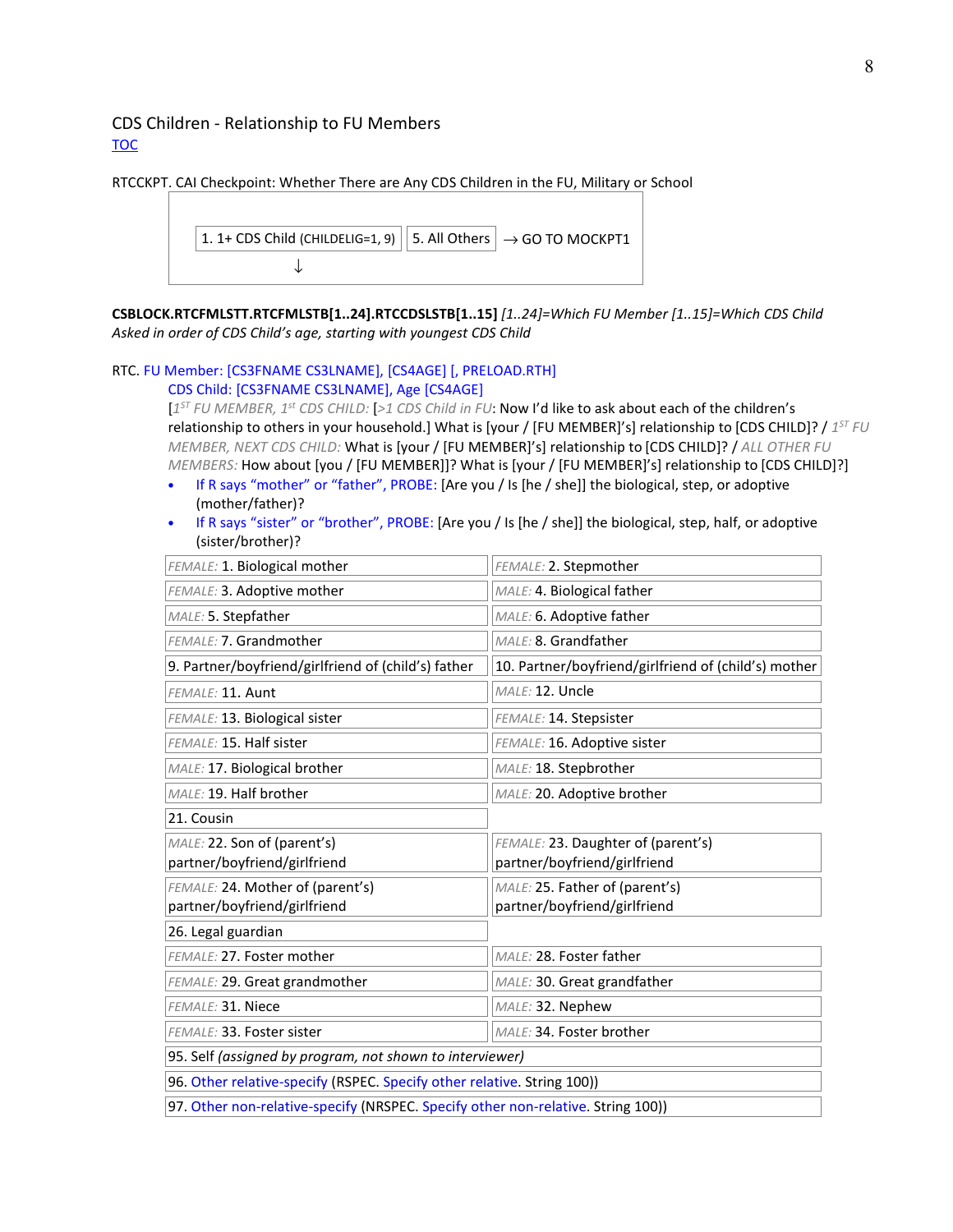RTC\_GEN. Generated 3-Digit identifier using RTC and CS3GENDER (assigned)

| 102. Biological mother (RTC=1)                                          | 101. Biological father (RTC=4)                                        |
|-------------------------------------------------------------------------|-----------------------------------------------------------------------|
| 112. Stepmother (RTC=2)                                                 | 111. Stepfather (RTC=5)                                               |
| 122. Adoptive mother (RTC=3)                                            | 121. Adoptive father (RTC=6)                                          |
| 132. Foster mother (RTC=27)                                             | 131. Foster father (RTC=28)                                           |
| 202. Grandmother (RTC=7)                                                | 201. Grandfather (RTC=8)                                              |
| 212. Great grandmother (RTC=29)                                         | 211. Great grandfather (RTC=30)                                       |
| 222. Mother of (parent's) partner/BF/GF (RTC=24)                        | 221. Father of (parent's) partner/BF/GF (RTC=25)                      |
| 302. Female partner/BF/GF of (child's) father (RTC=9 &<br>CS3GENDER=2)  | 301. Male partner/BF/GF of (child's) father (RTC=9 &<br>CS3GENDER=1)  |
| 312. Female partner/BF/GF of (child's) mother (RTC=10<br>& CS3GENDER=2) | 311. Male partner/BF/GF of (child's) mother (RTC=10<br>& CS3GENDER=1) |
| 402. Biological sister (RTC=13)                                         | 401. Biological brother (RTC=17)                                      |
| 412. Stepsister (RTC=14)                                                | 411. Stepbrother (RTC=18)                                             |
| 422. Half-sister (RTC=15)                                               | 421.Half-brother (RTC=19)                                             |
| 432. Adoptive sister (RTC=16)                                           | 431.Adoptive brother (RTC=20)                                         |
| 442. Foster sister (RTC=33)                                             | 441. Foster brother (RTC=34)                                          |
| 452. Daughter of (parent's) partner/BF/GF (RTC=23)                      | 451. Son of (parent's) partner/BF/GF (RTC=22)                         |
| 502. Aunt (RTC=11)                                                      | 501. Uncle (RTC=12)                                                   |
| 512. Female cousin (RTC=21 & CS3GENDER=2)                               | 511. Male cousin (RTC=21 & CS3GENDER=1)                               |
| 522. Niece (RTC=31)                                                     | 521. Nephew (RTC=32)                                                  |
| 602. Female legal guardian (RTC=26 & CS3GENDER=2)                       | 601. Male legal guardian (RTC=26 & CS3GENDER=1)                       |
| 702. Female other relative (RTC=96 & CS3GENDER=2)                       | 701. Male other relative (RTC=96 & CS3GENDER=1)                       |
| 802. Female other non-relative (RTC=97 & CS3GENDER=2)                   | 801. Male other non-relative (RTC=97 & CS3GENDER=1)                   |
| 992. Female self (RTC=95 & CS3GENDER=2)                                 | 991. Male self (RTC=95 & CS3GENDER=1)                                 |

**CSBLOCK.RTCFMLSTT.RTCFMLSTB[1..24].RTCCDSLSTB[1..15].RTCDATA** *[1..24]=Which FU Member [1..15]=Which CDS Child* 

GRANDFATHER Rule: Whether This FU Member Is Child's Grandfather



GRANDFATHER. FU Member: [CS3FNAME CS3LNAME], [CS4AGE] [, PRELOAD.RTH] Relationship to CDS child: [RTC] CDS Child: [CS3FNAME CS3LNAME], [CS4AGE] [Are you / Is he] [CDS CHILD FIRST NAME]'s ([CDS CHILD LAST NAME]) maternal or paternal grandfather?

- If needed: "Maternal" means the mother's side of the family
- If needed: "Paternal" means the father's side of the family

1. Maternal - mother's side of the family  $||2$ . Paternal - father's side of the family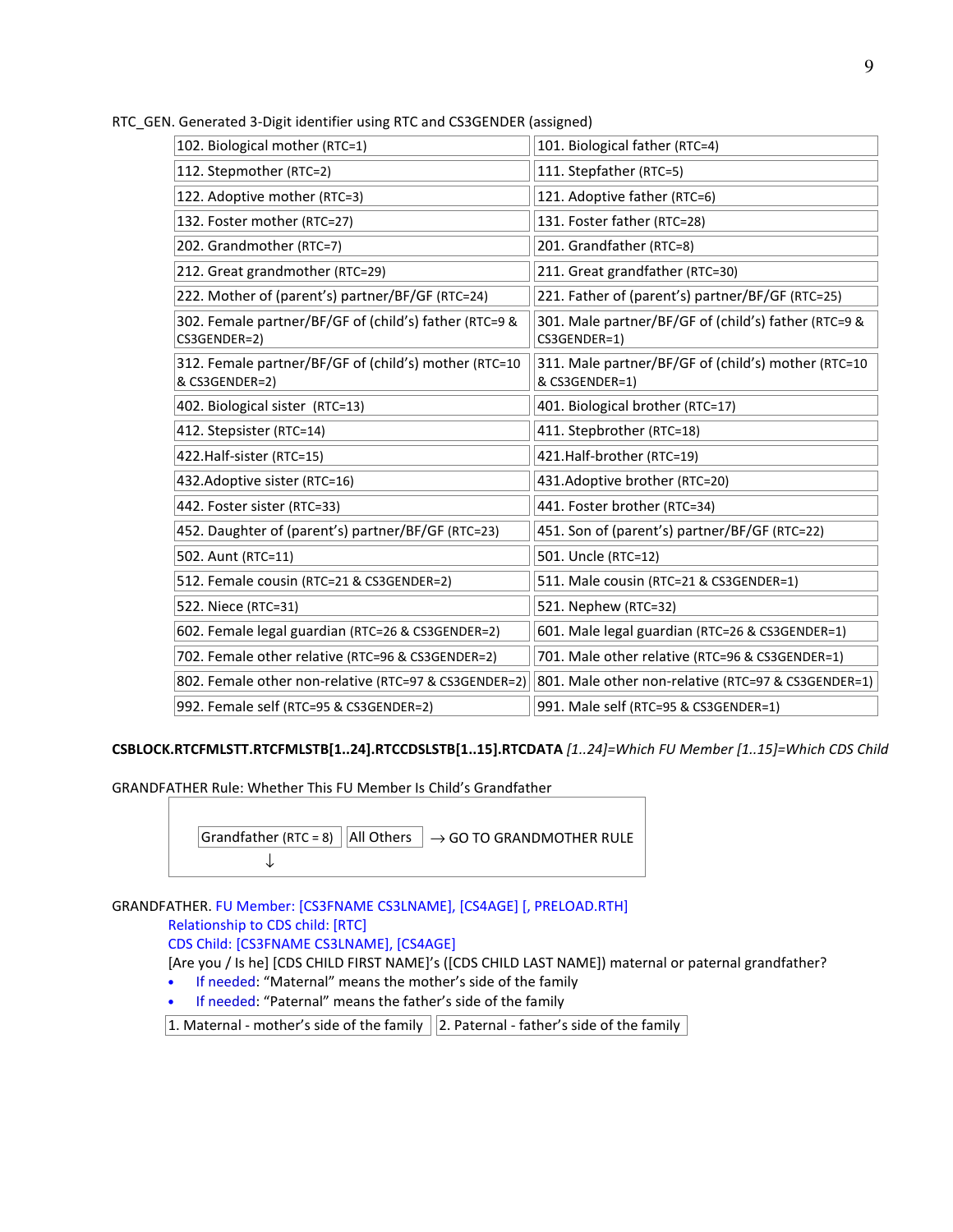#### GRANDMOTHER Rule: Whether This FU Member Is Child's Grandmother



GRANDMOTHER. FU Member: [CS3FNAME CS3LNAME], [CS4AGE] [PRELOAD.RTH]

### Relationship to CDS child: [RTC]

CDS Child: [CS3FNAME CS3LNAME], [CS4AGE]

[Are you / Is she] [CDS CHILD FIRST NAME]'s ([CDS CHILD LAST NAME]) maternal or paternal grandmother?

- If needed: "Maternal" means the mother's side of the family
- If needed: "Paternal" means the father's side of the family

1. Maternal - mother's side of the family  $||2$ . Paternal - father's side of the family

AUNT Rule: Whether This FU Member Is Child's Aunt

Aunt (RTC = 11)  $||$  All Others  $| \rightarrow$  GO TO UNCLE RULE  $\downarrow$ 

## AUNT1. FU Member: [CS3FNAME CS3LNAME], [CS4AGE] [PRELOAD.RTH] Relationship to CDS child: [RTC]

CDS Child: [CS3FNAME CS3LNAME], [CS4AGE]

[Are you / Is she] [CDS CHILD FIRST NAME]'s ([CDS CHILD LAST NAME]) maternal or paternal aunt?

- If needed: "Maternal" means the mother's side of the family
- If needed: "Paternal" means the father's side of the family

 $|1$ . Maternal - mother's side of the family  $||2$ . Paternal - father's side of the family

### AUNT2. FU Member: [CS3FNAME CS3LNAME], [CS4AGE] [PRELOAD.RTH] Relationship to CDS child: [RTC] CDS Child: [CS3FNAME CS3LNAME], [CS4AGE]

(And) [Are you / Is she] related to [CDS CHILD FIRST NAME] ([CDS CHILD LAST NAME]) by blood or by marriage?

- If needed: "By blood" means a biological or adopted family member
- If needed: "By marriage" means through marrying a family member

 $|1.$  Blood  $||2.$  Marriage

UNCLE Rule: Whether This FU Member Is Child's Uncle

Uncle (RTC = 12)  $||$ All Others  $| \rightarrow$  GO TO RTCOTHKIDSCKPT RULE ↓

UNCLE1. FU Member: [CS3FNAME CS3LNAME], [CS4AGE] [PRELOAD.RTH] Relationship to CDS child: [RTC] CDS Child: [CS3FNAME CS3LNAME], [CS4AGE] [Are you / Is he] [CDS CHILD FIRST NAME]'s ([CDS CHILD LAST NAME]) maternal or paternal uncle?

- If needed: "Maternal" means the mother's side of the family
- If needed: "Paternal" means the father's side of the family

 $|1$ . Maternal - mother's side of the family  $||2$ . Paternal - father's side of the family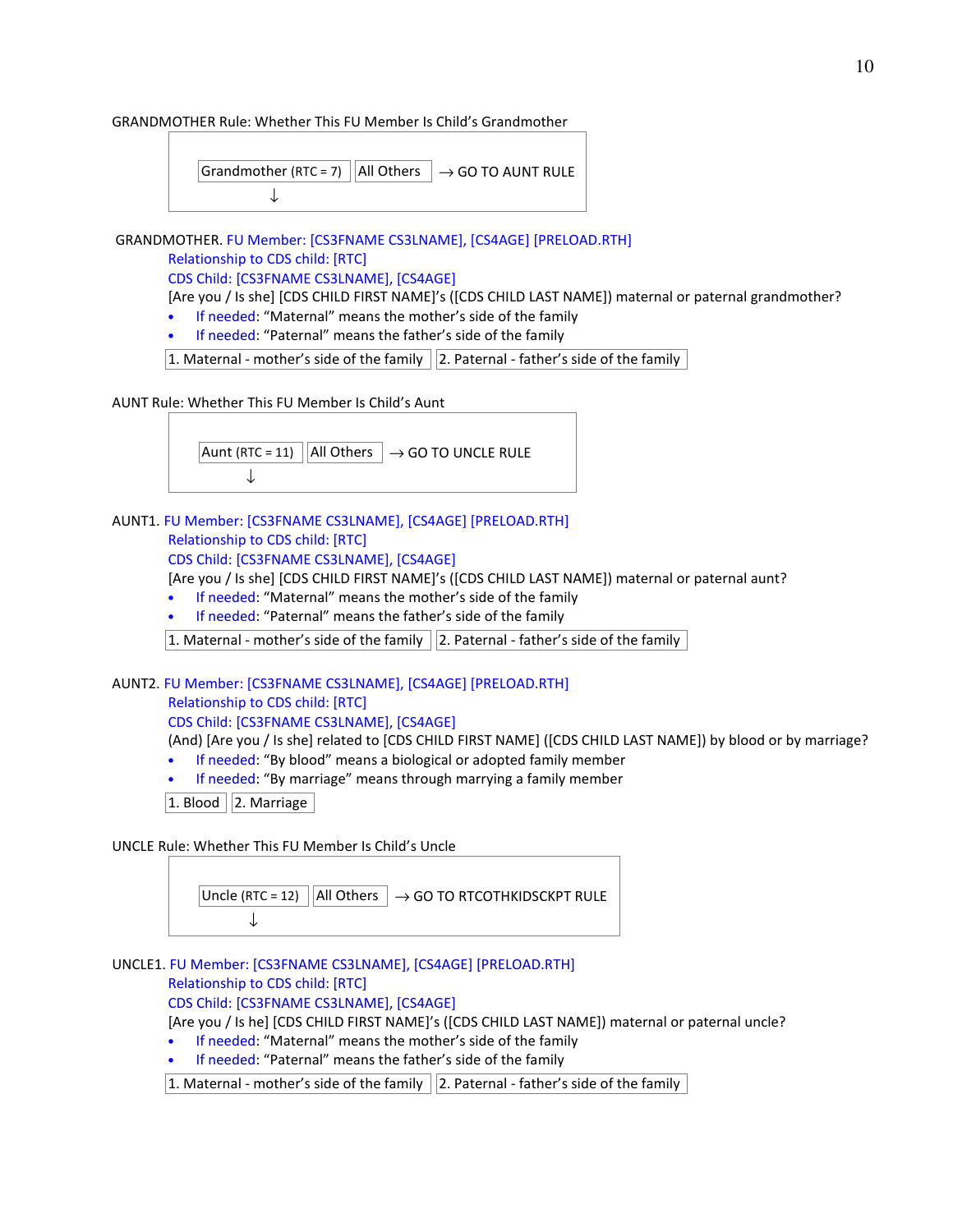#### UNCLE2. FU Member: [CS3FNAME CS3LNAME], [CS4AGE] [PRELOAD.RTH] Relationship to CDS child: [RTC] CDS Child: [CS3FNAME CS3LNAME], [CS4AGE]

(And) [Are you / Is he] related to [CDS CHILD FIRST NAME] ([CDS CHILD LAST NAME]) by blood or by marriage?

• If needed: "By blood" means a biological or adopted family member

• If needed: "By marriage" means through marrying a family member

 $\sqrt{1.$  Blood  $\sqrt{2.}$  Marriage

RTCOTHKIDS Rule: Whether There Are Eligible CDS Children Who Need RTC Assigned for This FU Member



#### **End RTCDATA**

RTCOTHKIDS. FU Member: [CS3FNAME CS3LNAME], [CS4AGE] [PRELOAD.RTH]

Relationship to CDS child: [RTC]

CDS Child: [CS3FNAME CS3LNAME], [CS4AGE]

[*R=FU MEMBER*: Do you / *ALL OTHERS*: Does [CS3FNAME] ([CS3LNAME]) have the same relationship ([RTC]) to any of the other children? (Which ones?)

- READ LIST of children if necessary
- ENTER all that apply

• ENTER [95] if this person is not related in the same way to any of the children listed

 $|1 - 15$ . [CS3FNAME CS3LNAME], [CS4AGE], [PRELOAD.RTH], CDS Child-Eligible  $|95$ . None  $||DK/RF||$ 

*List of eligible CDS Children (ChildElig=1, 9) not already assigned RTC for this FU member* Assign RTC & GRANDFATHER-UNCLE FOR EACH CHILD; Then GO TO ENDRTC RULE

ENDRTC Rule: Whether More CDS Children Who Need RTC Assigned for This FU Member; Whether More FU Members

| More CDS Children | No More CDS Children                                              | llNo More FU Members |
|-------------------|-------------------------------------------------------------------|----------------------|
|                   | RETURN TO RTC for This FU Member RETURN TO RTC for Next FU Member |                      |

**End RTCCDSLSTB**

↓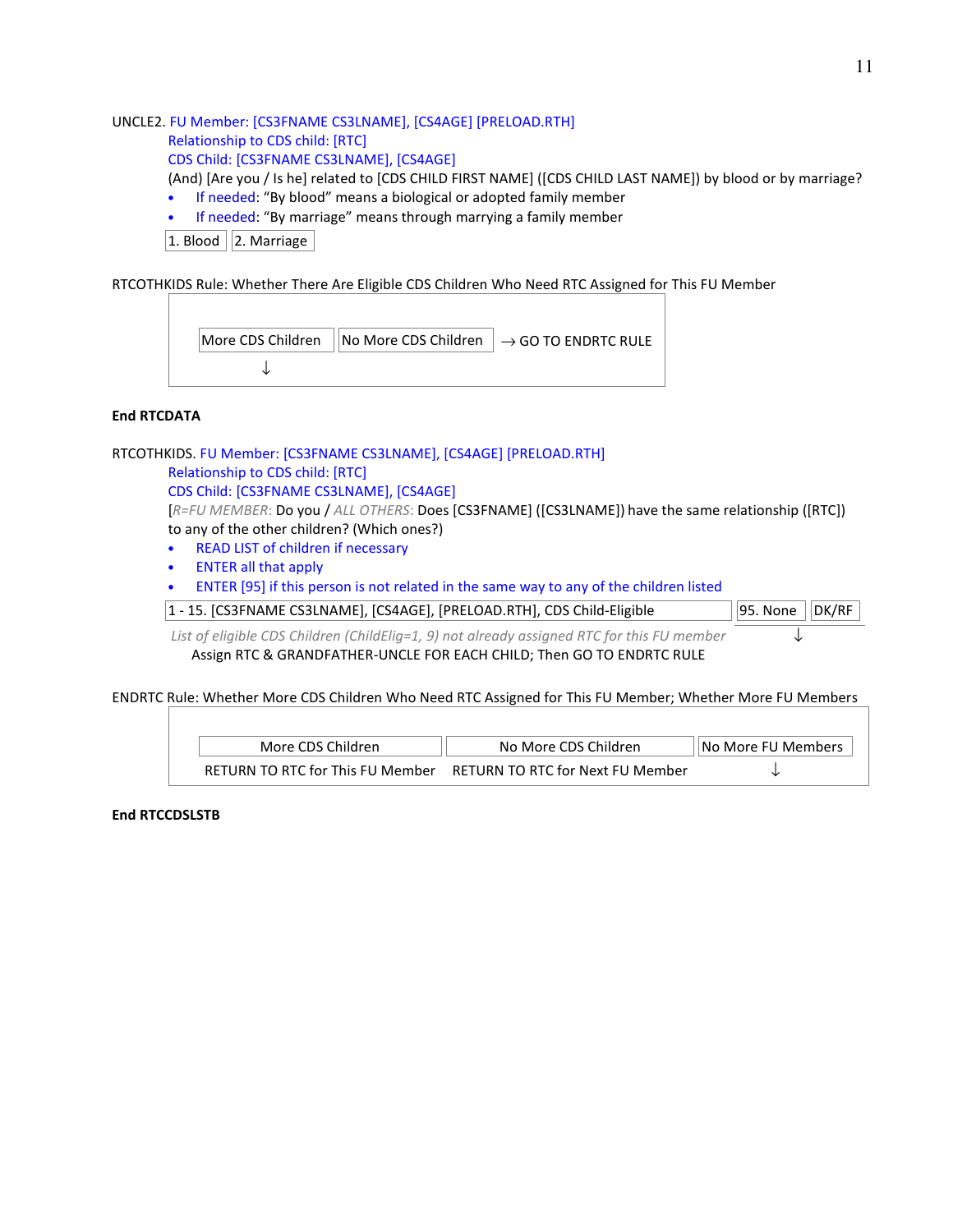### CDS Children - Mover Out Address Update TOC

MOCKPT1. CAI Checkpoint: Whether Any CDS Child Left to Live With Someone Else

1. 1+ CDS Child (CHILDELIG=2) 5. All Others 
$$
\rightarrow
$$
 GO TO INSTCKPT  $\downarrow$ 

**CSBLOCK.MOVEOUT.MOGRPBLOCK[1..6]** *[1..6]=Which Mover-Out Group* 

### MOGRP. Mover-Out Grouping [1-6]

\*\*Create Mover-Out groups containing CDS Children first\*\*

[*LOOP 1:* The following [*1 MOVER-OUT*: person / *>1 MOVER-OUT:* people] moved out or are no longer living with (you/the family):

READ first and last names from answer list below

- IF only one person is listed below, SELECT that person as "MOGrp1" and [ENTER] to continue
- IF more than one person is listed below, PROBE: Do any of these people live together in the same household? (Which of these people now live together?)
	- IF YES: Select all persons mentioned into the first grouping (MOGrp1), then [ENTER] to continue
	- IF NO: Select each person into their own individual groups

/ *LOOP 2-6:* Do (any of) these other people who moved out now live together?

- If only one person remains, SELECT that person for this MOGrp
- IF NECESSARY: READ first and last names from answer list below
- IF YES: Select all persons mentioned into "MOGrp[2 / 3 / 4 / 5 / 6]", then [ENTER] to continue
- IF NO: Select each person into their own individual groups (MOGrp2, MOGrp3, etc)]

1 - 24. [CS3FNAME CS3LNAME], [CS4AGE] [, [PRELOAD.RTH]] [, CDS Child-[Not] Eligible]

*AQSN list of FU Members and CDS Children w/CS3FU=5, 6*

### MOGRP Rule: Whether There Are Remaining CDS Children Who Left This FU



### **End MOGRPBLOCK**

### **CSBLOCK.MOVEOUT.MORESPBLOCK[1..6]** *[1..6]=Which Mover-Out Group*

MORESP Rule: Number of Movers-Out in This MOGRP



### MORESP. SELECT one adult as Respondent for this household.

- IF there are no adults listed, SELECT the oldest child.
- 1 24. [CS3FNAME CS3LNAME], [CS4AGE] [, [PRELOAD.RTH] [, CDS Child-[Not] Eligible]

*AQSN list of FU Members and CDS Children in this MOGRP* 

### **End MORESPBLOCK**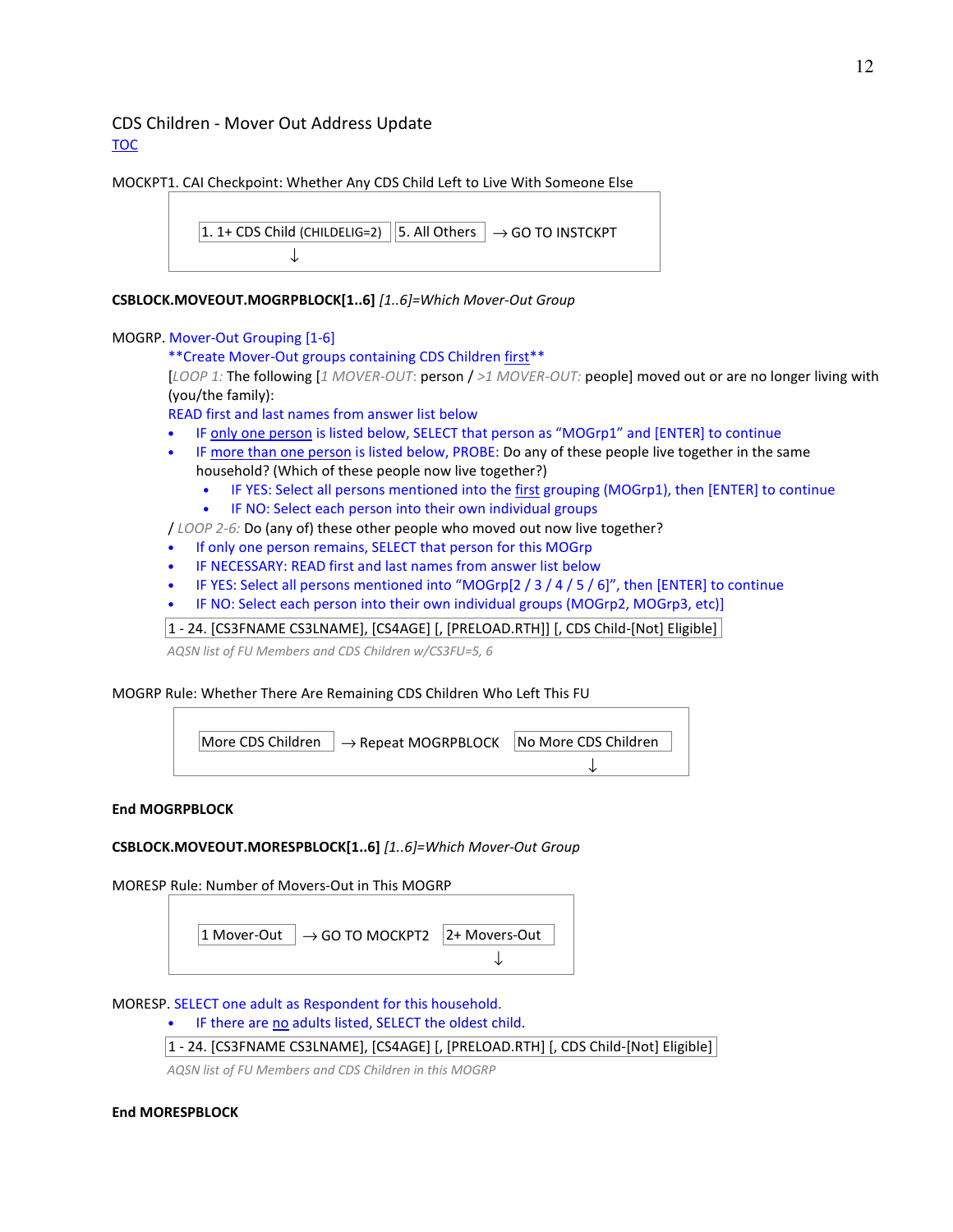MOCKPT2. CAI Checkpoint: Whether Only CDS Children in This MOGRP

|  | 1. Only CDS Children   5. Other FU Members $\vert \rightarrow$ GO TO MOINCO |  |
|--|-----------------------------------------------------------------------------|--|
|  |                                                                             |  |

### **CSBLOCK.MOVEOUT.MOADDR[1..6]** *[1..6]=Which Mover-Out Group*

### MOWITHNAMF. Mover-out Group [1-6] CDS Children: [CS3FNAME CS3LNAME *of all CDS Children in MOGRP*]

Who [*1 CDS CHILD*: is [CDS CHILD FIRST (LAST)] / >*1 CDS CHILD:* are [CDS CHILD 1 FIRST (LAST)] and [CDS CHILD 2 FIRST (LAST)] [and [CDS CHILD 3 FIRST (LAST)] *etc*]] living with now?

• ENTER First Name

String 10

MOWITHNAML. Mover-out Group [1-6] CDS Children: [CS3FNAME CS3LNAME *of all CDS Children in MOGRP*]

(Who [*1 CDS CHILD:* is [CDS CHILD FIRST] / *>1 CDS CHILD:* are [CDS CHILD 1 FIRST] and [CDS CHILD 2 FIRST] [and [CDS CHILD 3 FIRST] *etc*]] living with now?)

• ENTER Last Name

String 15

### MOINCO. [F1]-Help

Mover-out Group [1-6] Address Update for CDS Children: [CS3FNAME CS3LNAME *of all CDS Children in MOGRP*] What is that address (*MOCKPT=2*: for [CDS CHILD 1 FIRST [and [CDS CHILD 2 FIRST] *etc*]? Is there an "in care of" for the address?

• If none, PRESS [Enter] to continue

String 40

MOADDR1. Mover-out Group [1-6] Address Update for CDS Children: [CS3FNAME CS3LNAME *of all CDS Children in MOGRP*] (What is the address?)

- IF R says the mailing address contains both a street address and PO Box: ENTER street address here (Address 1) and ENTER PO Box in Address 2
- Ctrl-D and Ctrl-R not allowed; For DK/RF type [DK] or [RF]

### String 40

MOAPTSTE. Mover-out Group [1-6] Address Update for CDS Children: [CS3FNAME CS3LNAME *of all CDS Children in MOGRP*] (Is there an apartment or suite number?)

• If none, PRESS [Enter] to continue

String 10

MOADDR2. Mover-out Group [1-6] Address Update for CDS Children: [CS3FNAME CS3LNAME *of all CDS Children in MOGRP*]

- IF R says the mailing address contains both a street address and PO Box: ENTER PO Box here (Address 2)
- If none, PRESS [Enter] to continue
- Ctrl-D and Ctrl-R not allowed; For DK/RF type [DK] or [RF]

### String 40

MOCITY. Mover-out Group [1-6] Address Update for CDS Children: [CS3FNAME CS3LNAME *of all CDS Children in MOGRP*] (What is the City?)

• Ctrl-D and Ctrl-R not allowed; For DK/RF type [DK] or [RF]

String 40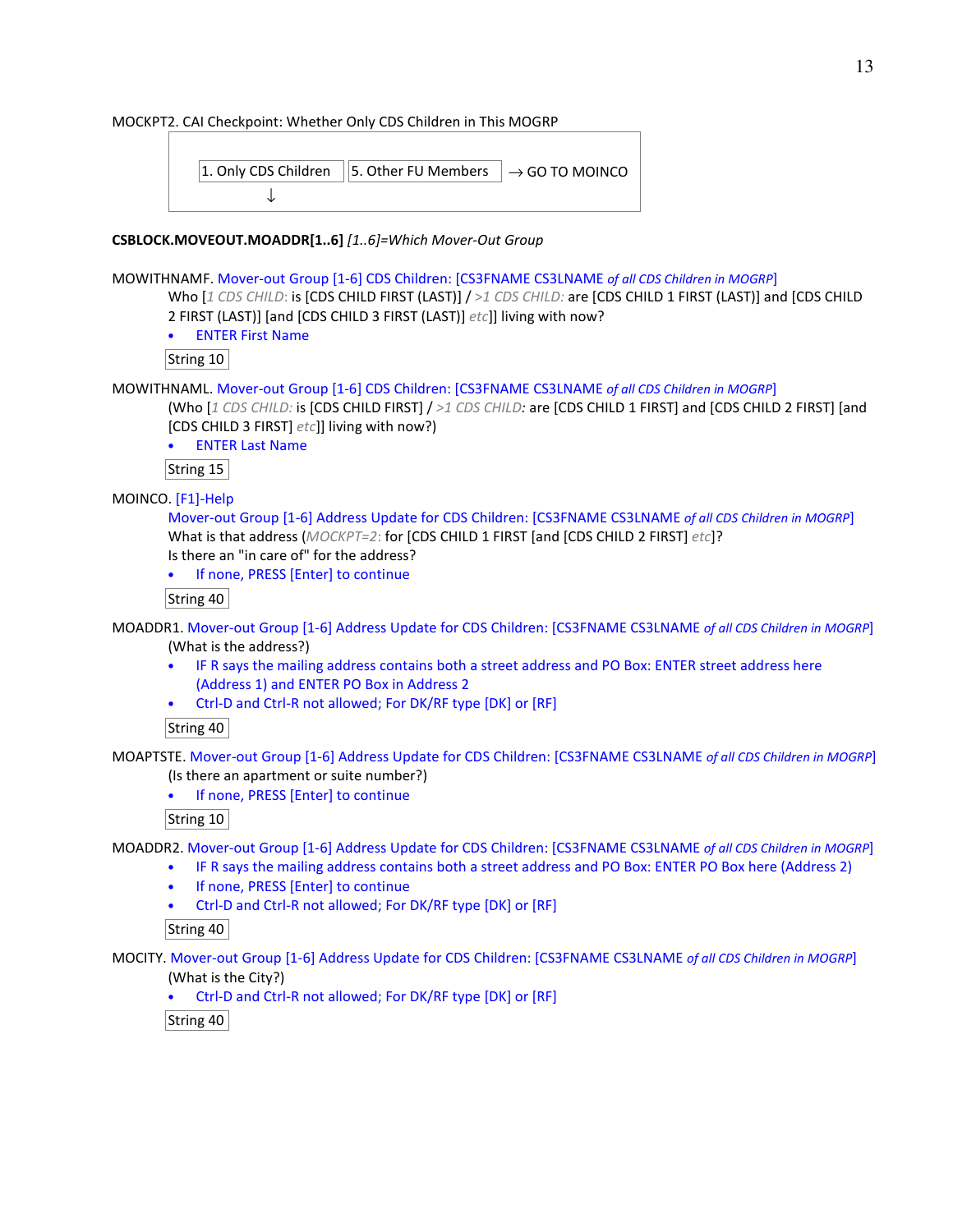MOSTATE; MOSTATEABBR. Mover-out Group [1-6] Address Update for CDS Children: [CS3FNAME CS3LNAME *of all CDS Children in MOGRP*]

- Start typing the name of the State to bring up the look-up list
- If foreign country, ENTER [FOR] to select "Foreign Country"

| String 30; String 4                                                                                                                                                                                                                                         | DK/RF<br>Foreign Country<br>$\rightarrow$ GO TO WTRCELL                                                                                                                                                                                                      |
|-------------------------------------------------------------------------------------------------------------------------------------------------------------------------------------------------------------------------------------------------------------|--------------------------------------------------------------------------------------------------------------------------------------------------------------------------------------------------------------------------------------------------------------|
|                                                                                                                                                                                                                                                             |                                                                                                                                                                                                                                                              |
| MOZIP. Mover-out Group [1-6] Address Update for<br>CDS Children: [CS3FNAME CS3LNAME of all CDS<br>Children in MOGRP]<br>(What is the Zip code?)<br>• If foreign country, ENTER all [0]'s<br>• Ctrl-D and Ctrl-R not allowed; For DK/RF ENTER<br>all $[0]'s$ | MOCOUNTRY; MOCOUNTRYABBR. Mover-out<br>Group [1-6] Address Update for CDS Children:<br>[CS3FNAME CS3LNAME of all CDS Children in<br><b>MOGRP</b><br>(What is the Country?)<br>• Start typing the name of the Foreign<br>Country to bring up the look-up list |
|                                                                                                                                                                                                                                                             | String 30; String 2                                                                                                                                                                                                                                          |

### **CSBLOCK.MOVEOUT.MOADDR[1..6].MOPHONEBLK** *[1..6]=Which Mover-Out Group*

WTRCELL. Mover-out Group [1-6] Phone Update for CDS Children: [CS3FNAME CS3LNAME *of all CDS Children in MOGRP*] Does [MOWITHNAMF MOWITHNAML] have a cell phone?

• Ctrl-D and Ctrl-R not allowed; For DK/RF ENTER [5]

 $|1.$  Yes  $||5.$  No  $|| \rightarrow$  GO TO WTRHOME

$$
\overline{\downarrow}
$$

CELLPH. Mover-out Group [11-6] Phone Update for CDS Children: [CS3FNAME CS3LNAME *all CDS Children in MOGRP*] Cell Phone - Area Code and Telephone Number

What is the area code and phone number?

- If foreign phone, PRESS [ENTER] to go to foreign phone field
- Ctrl-D and Ctrl-R not allowed; For DK/RF, GO BACK and ENTER [5] at WtrCell

 $\vert$ [ENTER] $\vert\vert(\_,\_)_{\_--\_--\_--\_--\_+}\vert\rightarrow$  GO TO WTRHOME

↓

CELLFOR. Mover-out Group [1-6] Phone Update for CDS Children: [CS3FNAME CS3LNAME *all CDS Children in MOGRP*]

Cell Phone - Foreign Number

(What is the area code and phone number?)

• Ctrl-D and Ctrl-R not allowed; For DK/RF, GO BACK and ENTER [5] at MOWtrCell

String 20

WTRHOME. Mover-out Group [1-6] Phone Update for CDS Children: [CS3FNAME CS3LNAME *all CDS Children in MOGRP*] Does [MOWITHNAMF MOWITHNAML] have a home phone?

• Ctrl-D and Ctrl-R not allowed; For DK/RF ENTER [5]

 $\boxed{1. \text{Yes}}$   $\boxed{5. \text{No}}$   $\rightarrow$  GO TO WTREMAIL

↓

↓

HOMEPH. Mover-out Group [1-6] Phone Update for CDS Children: [CS3FNAME CS3LNAME *all CDS Children in MOGRP*] Home Phone - Area Code and Telephone Number

What is the area code and phone number?

- If foreign phone, PRESS [ENTER] to go to foreign phone field
- Ctrl-D and Ctrl-R not allowed; For DK/RF, GO BACK and ENTER [5] at WtrHome

 $\begin{array}{|c|c|c|c|c|}\hline \text{[ENTER]} & \text{[} & \text{)} & \text{-} & \text{ } & \rightarrow \text{GO TO WTREMAL} \end{array}$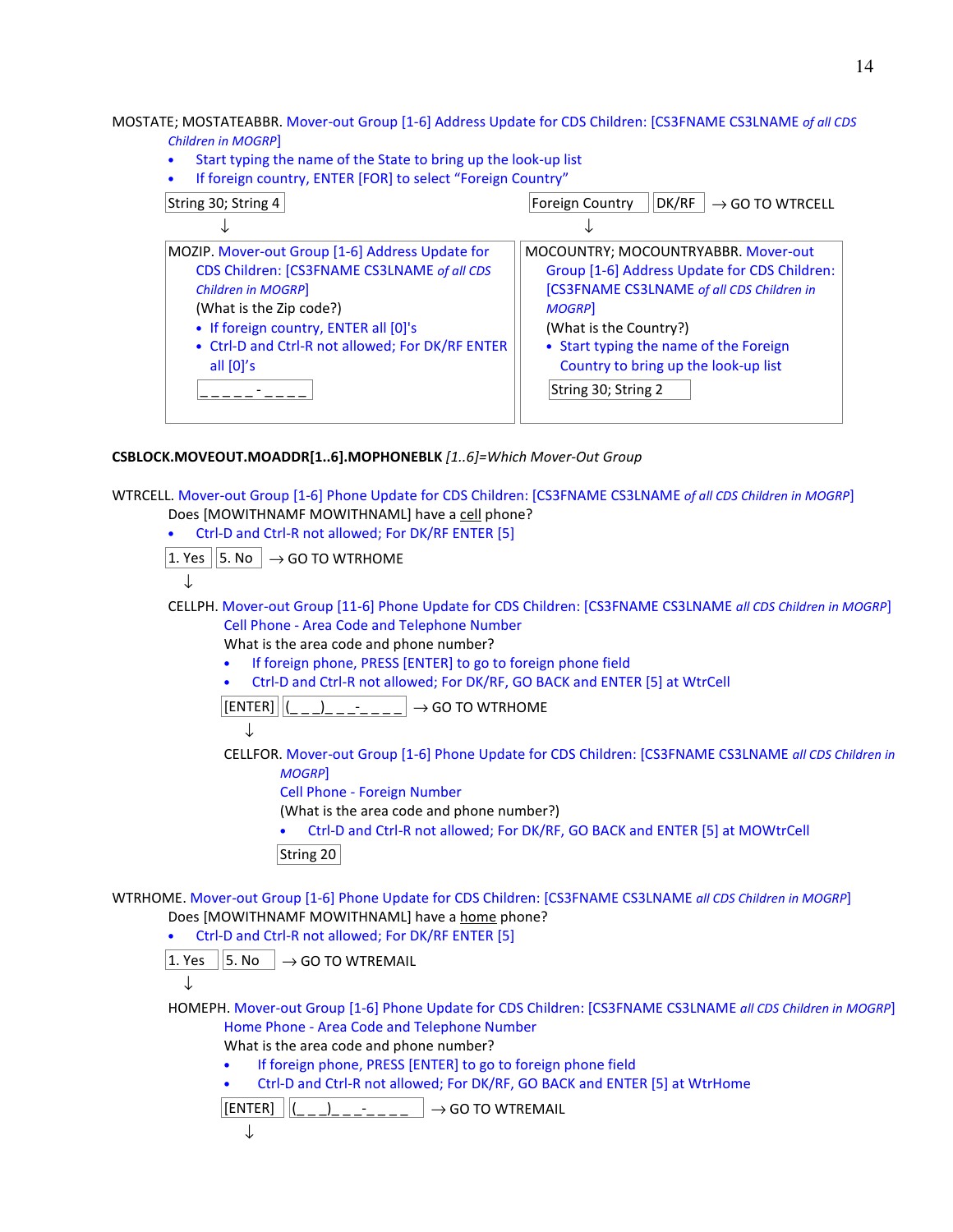HOMEFOR. Mover-out Group [1-66] Phone Update for CDS Children: [CS3FNAME CS3LNAME *all CDS Children in MOGRP*]

Home Phone - Foreign Number

(What is the area code and phone number?)

• Ctrl-D and Ctrl-R not allowed; For DK/RF, GO BACK and ENTER [5] at MOWtrHome

```
String 20
```
WTREMAIL. Mover-out Group [1-6] Email Update for CDS Children: [CS3FNAME CS3LNAME *all CDS Children in MOGRP*] Is there an email address where we can contact [MOWITHNAMF MOWITHNAML]?

 $|1.$  Yes  $||5.$  No  $|\rightarrow$  GO TO MOEND RULE

↓

- EMAIL. Mover-out Group [1-6] Email Update for CDS Children: [CS3FNAME CS3LNAME *all CDS Children in MOGRP*] (What is that e-mail address?)
	- ENTER email address, then READ BACK and VERIFY with Respondent
	- Ctrl-D and Ctrl-R not allowed; For DK/RF type [DK] or [RF]

String 40

WTREMAIL2. Mover-out Group [1-6] Email Update for CDS Children: [CS3FNAME CS3LNAME *all CDS Children in MOGRP*] Is there another email address where we can contact [MOWITHNAMF MOWITHNAML]?

|  | 1. Yes $  5.$ No $   \rightarrow$ GO TO MOEND RULE |
|--|----------------------------------------------------|
|  |                                                    |

EMAIL2. Mover-out Group [1-6] Email Update for CDS Children: [CS3FNAME CS3LNAME *all CDS Children in MOGRP*] (What is that e-mail address?)

- ENTER email address, then READ BACK and VERIFY with Respondent
- Ctrl-D and Ctrl-R not allowed; For DK/RF go back and ENTER [Ctrl-D, Ctrl-R] at previous question String 50

### **End MOPHONEBLK**

### **End MOADDR**

MOEND Rule: Whether There Are More Mover-Out Groups

| $\vert$ More Mover-Out Groups $\vert \rightarrow$ REPEAT MORESP-EMAIL2 | ⊩ No More Mover-Out Groups + |
|------------------------------------------------------------------------|------------------------------|
|                                                                        |                              |

#### **End MOVEOUT**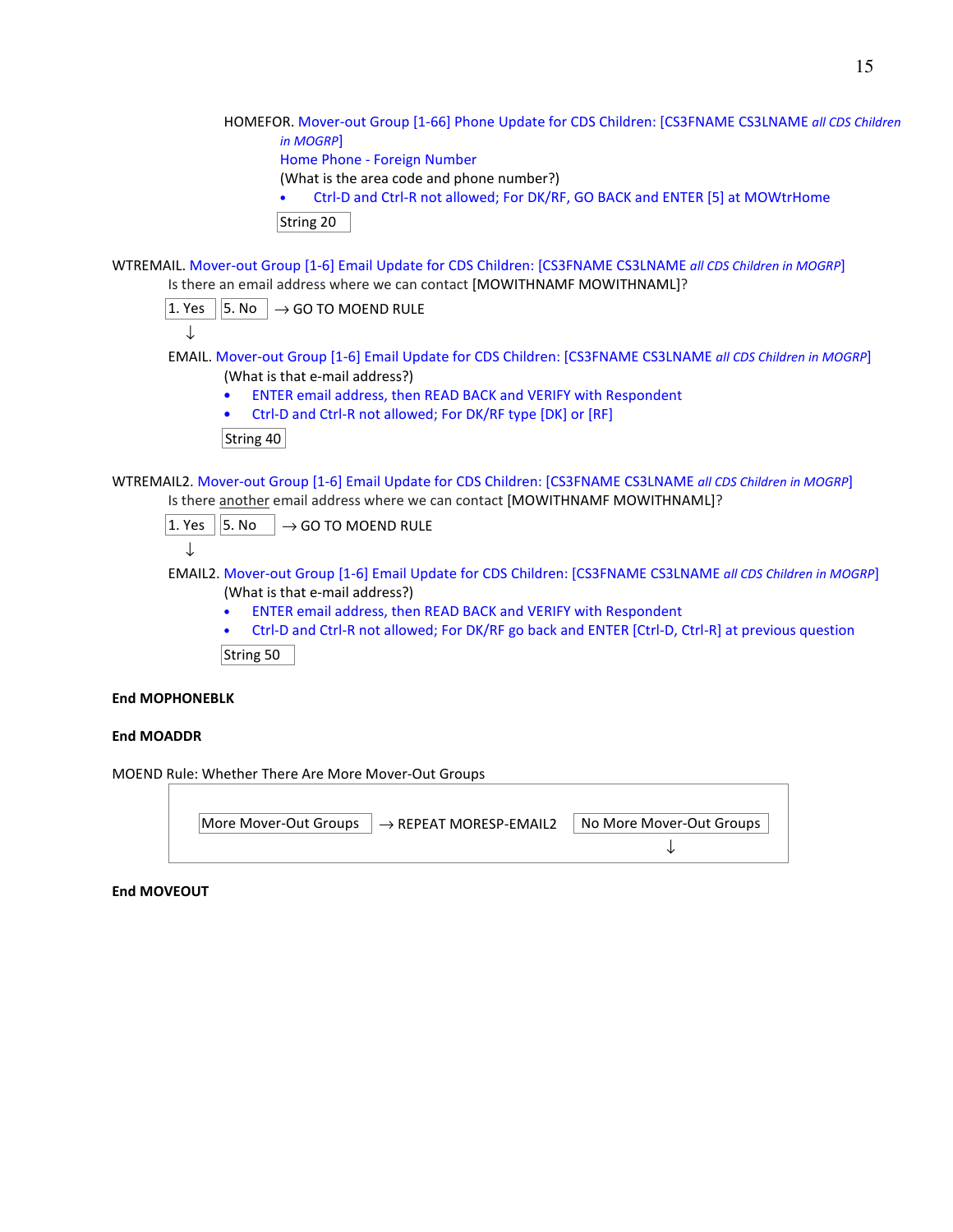### CDS Children - Military or School Address Update TOC

INSTCKPT. CAI Checkpoint: Whether There are Any CDS Children in the Military or School

```
1. 1+ CDS Child (CHILDELIG=1 & CS3FU=9, 10) || 5. All Others | \rightarrow GO TO PCGCKPT
                       ↓
```
### **CSBLOCK.INST.INSTADDR[1..15]** *[1..15]=Which CDS Child*

*Asked in order of CDS Child's age, starting with youngest CDS Child* 

#### INSTINCO. [F1]-Help

#### Address Update for CDS Child: [CS3FNAME CS3LNAME]

You mentioned that [CDS CHLD] [*CS3FU=9:* is in the military / *CS3FU=10:* is away at school]. We would like [his/her] address and phone to contact [him/her] once we have permission from [his/her] primary caregiver.

Is there an "in care of" for the address? What is the name of the [military base / school]?

• ENTER the name of the school or military base

String 40

INSTADDR1. Address Update for CDS Child: [CS3FNAME CS3LNAME]

(What is the address?)

- IF R says the mailing address contains both a street address and PO Box: ENTER street address here (Address 1) and ENTER PO Box in Address 2
- Ctrl-D and Ctrl-R not allowed; For DK/RF type [DK] or [RF]

String 40

INSTAPTSTE. Address Update for CDS Child: [CS3FNAME CS3LNAME]

(Is there an apartment or suite number?)

• If none, PRESS [Enter] to continue

String 10

INSTADDR2. Address Update for CDS Child: [CS3FNAME CS3LNAME]

- IF R says the mailing address contains both a street address and PO Box: ENTER PO Box here (Address 2)
	- If none, PRESS [Enter] to continue
	- Ctrl-D and Ctrl-R not allowed; For DK/RF type [DK] or [RF]

String 40

INSTCITY. Address Update for CDS Child: [CS3FNAME CS3LNAME]

(What is the City?)

• Ctrl-D and Ctrl-R not allowed; For DK/RF type [DK] or [RF]

### String 40

INSTSTATE; INSTSTATEABBR. Address Update for CDS Child: [CS3FNAME CS3LNAME]

(What is the State?)

- Start typing the name of the State to bring up the look-up list
- If foreign country, ENTER [FOR] to select "Foreign Country"

 $\begin{array}{c|c|c|c|c|c} \text{String 30; String 4} & \text{Foreign Country } & \text{DK/RF } & \rightarrow \text{GO TO WTRCELL} \end{array}$ ↓ ↓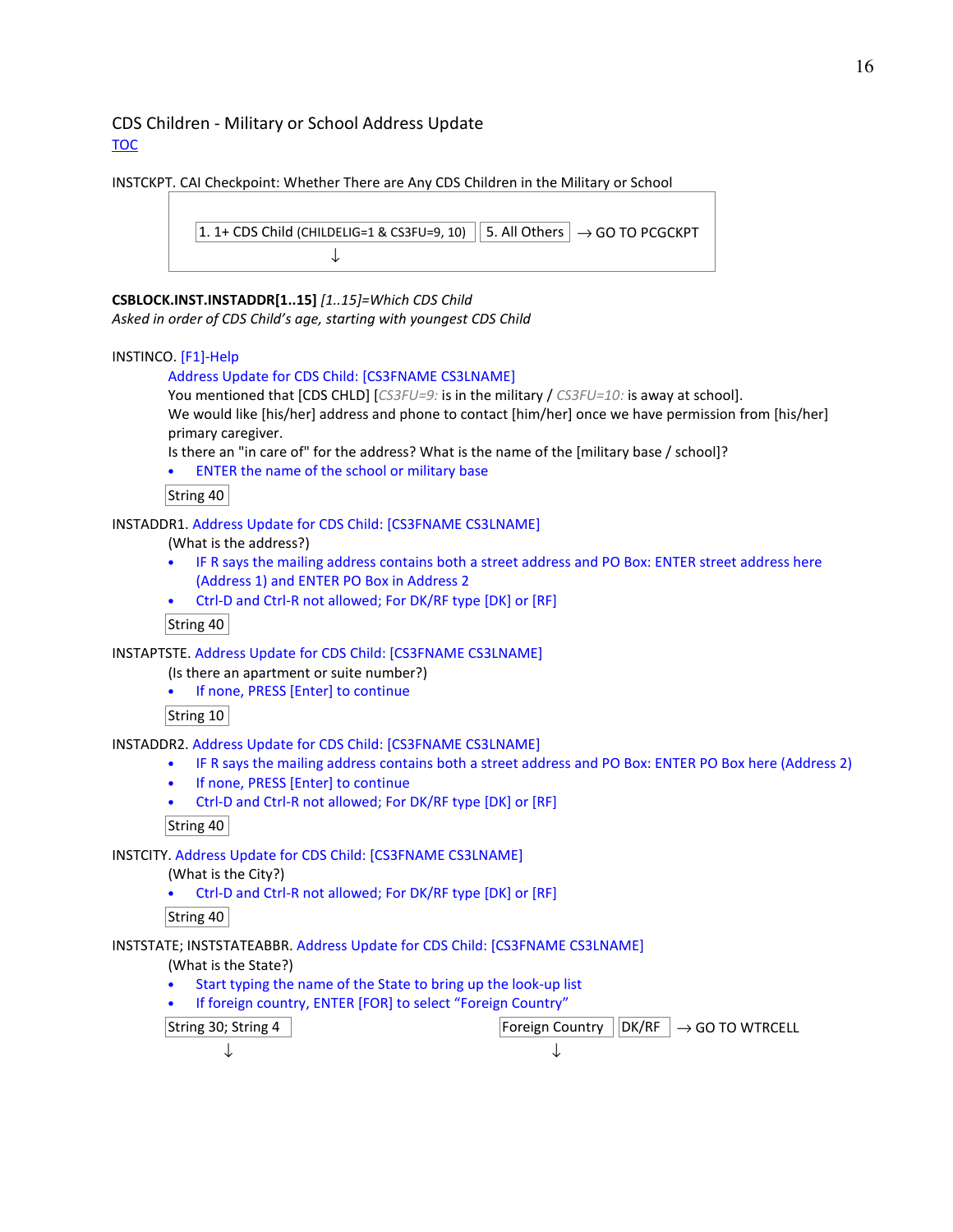| <b>INSTZIP. Address Update for CDS Child:</b> | INSTCOUNTRY; INSTCOUNTRYABBR. Address  |
|-----------------------------------------------|----------------------------------------|
| [CS3FNAME CS3LNAME]                           | Update for CDS Child: [CS3FNAME        |
| (What is the Zip code?)                       | <b>CS3LNAME]</b>                       |
| • If foreign country, ENTER all [0]'s         | (What is the Country?)                 |
| • Ctrl-D and Ctrl-R not allowed; For DK/RF    | • Start typing the name of the Foreign |
| ENTER all [0]'s                               | Country to bring up the look-up list   |
|                                               | String 30; String 2                    |
|                                               |                                        |

#### **End INSTADDR**

#### **CSBLOCK.INST.INSTADDR[1..15].INSTPHONEBLK** *[1..15]=Which CDS Child*

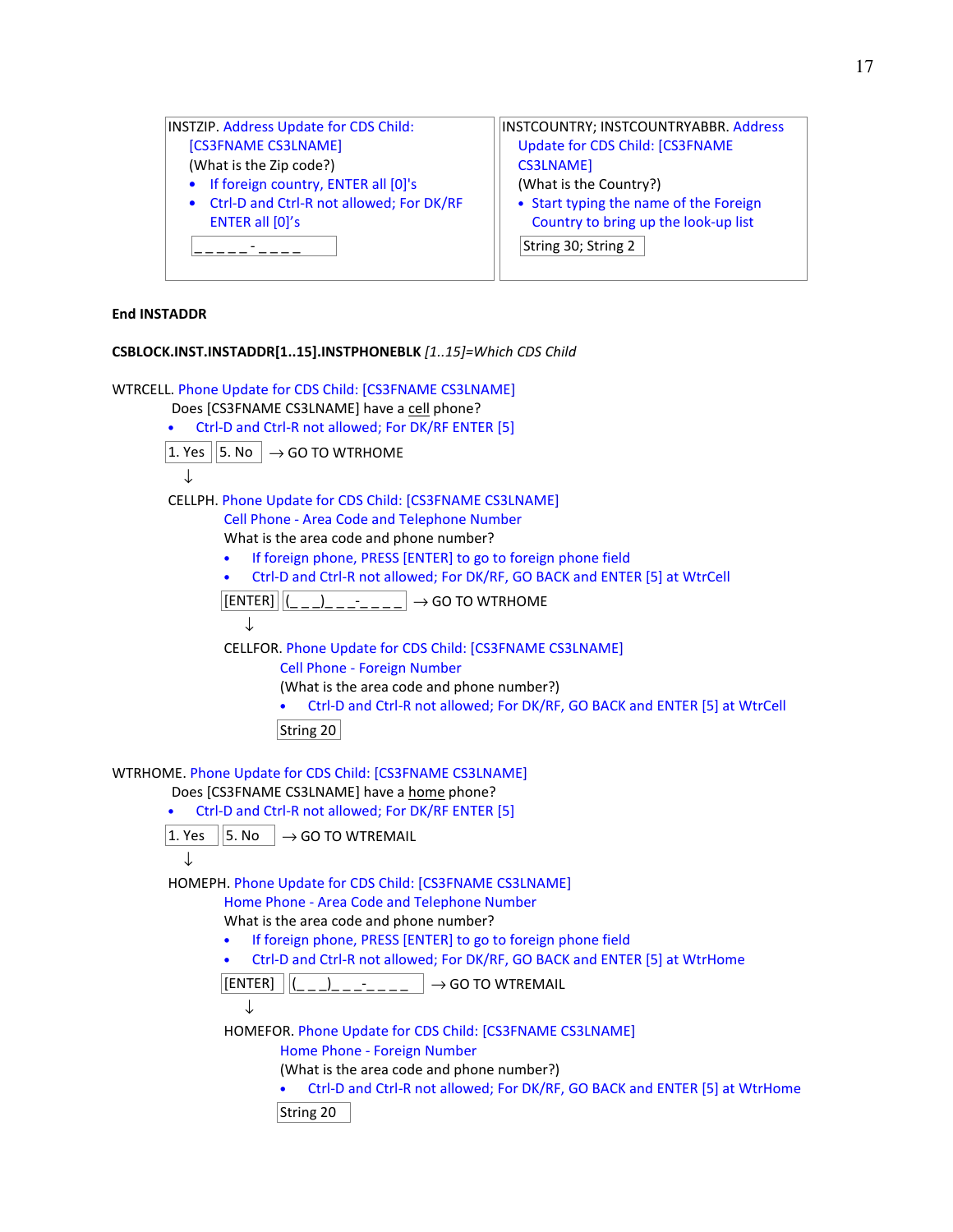#### WTREMAIL. Email Update for CDS Child: [CS3FNAME CS3LNAME]

Is there an email address where we can contact [CS3FNAME CS3LNAME]?

$$
\boxed{1. Yes} \boxed{5. No} \rightarrow GO\ TO\ INSTEND\ RULE
$$

### EMAIL. Email Update for CDS Child: [CS3FNAME CS3LNAME]

(What is that e-mail address?)

- ENTER email address, then READ BACK and VERIFY with Respondent
- Ctrl-D and Ctrl-R not allowed; For DK/RF type [DK] or [RF]

 $\vert$ String 40 $\vert$ 

### WTREMAIL2. Email Update for CDS Child: [CS3FNAME CS3LNAME]

Is there another email address where we can contact [CS3FNAME CS3LNAME]?

 $\overline{1. \text{Yes}}$   $\overline{5. \text{No}}$   $\rightarrow$  GO TO INSTEND RULE

$$
\downarrow
$$

## EMAIL2. Email Update for CDS Child: [CS3FNAME CS3LNAME]

(What is that e-mail address?)

- ENTER email address, then READ BACK and VERIFY with Respondent
- Ctrl-D and Ctrl-R not allowed; For DK/RF go back and ENTER [Ctrl-D, Ctrl-R] at previous question

String 50

#### **End INSTPHONEBLK**

INSTEND Rule: Whether There Are More Eligible CDS Children in Military or School

| $\vert$ More CDS Children $\vert \rightarrow$ REPEAT INSTINCO-INSTEMAIL2 | No More CDS Children |
|--------------------------------------------------------------------------|----------------------|
|                                                                          |                      |

**End INST**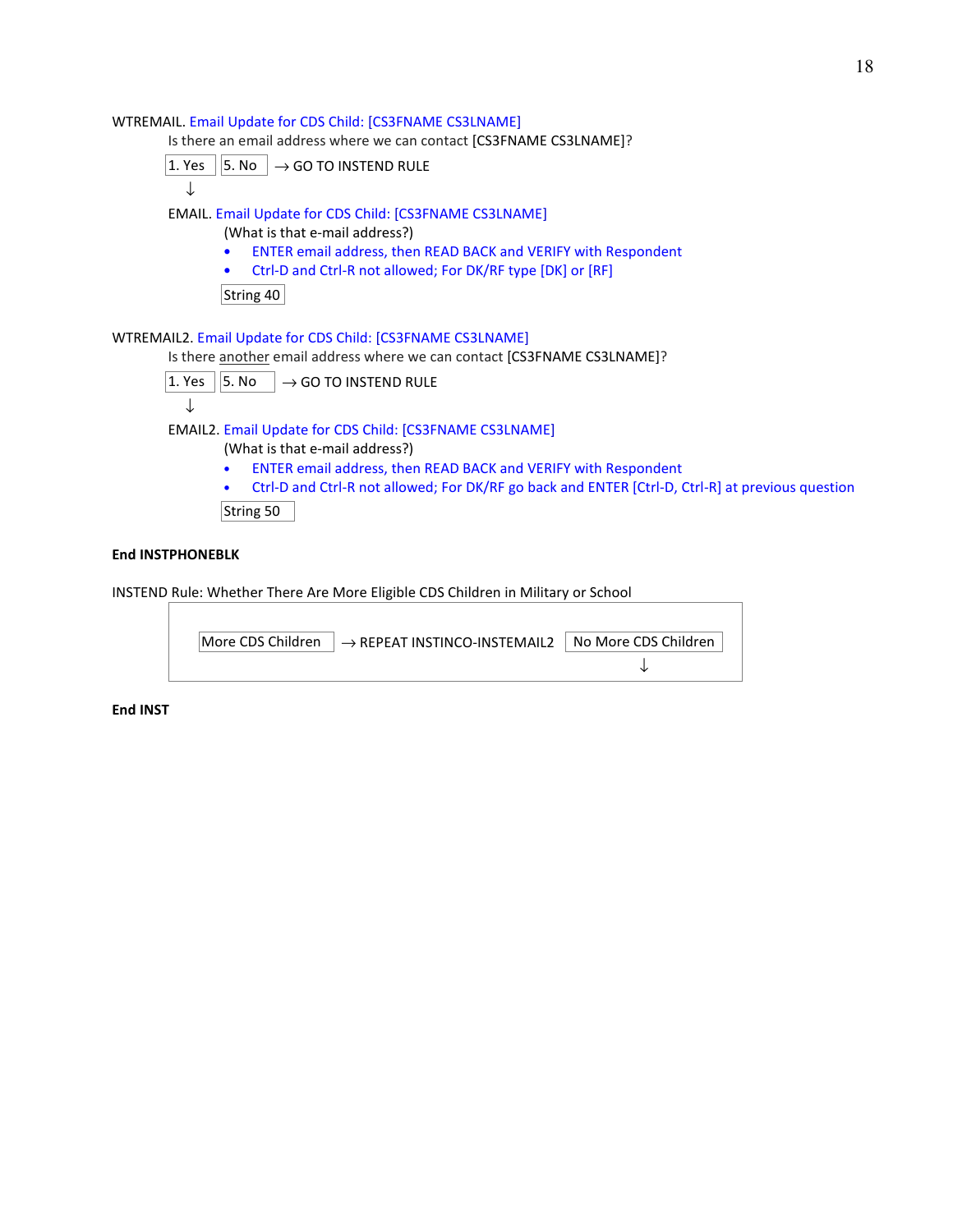### CDS Children - Primary Caregiver (PCG) TOC





**CSBLOCK.PCGBLK.PCGCDSKID[1..15]** *[1..15]=Which CDS Child*

*Asked in order of CDS Child's age, starting with youngest CDS Child* 

### PCG. [F1]-Help

### CDS Child: [CS3FNAME CS3LNAME], [CS4AGE]

We [also] need to know the name of the adult age 18 or older, living with [CS3FName CS3LName] who has primary responsibility for taking care of [him / her]. Is there such a person? (What is (his/her) name?)

- ENTER the number corresponding to the PCG name from the list below
- If R says two adults living with the child (i.e. mother and father) both have primary responsibility for care of this child, PROBE: For the purposes of the study I need to identify just one adult to complete this interview (age 18 or older, living here, and has (or shares) primary responsibility for this child)
- ENTER [95] if there is no PCG for this child, or if this child's PCG is not listed
- [Ctrl-D] and [Ctrl-R] not allowed; ENTER [96] if R cannot/will not select a PCG

1 - 24. [CS3FName CS3LName], [CS4Age] [, Preload.RTH] [, CDS Child-[Not] Eligible] *AQSN list of FU Members & CDS* 

95. No PCG for this child

96. R cannot/will not select a PCG

*Children other than this Child w/CS3FU=FU, FUMI & CS4Age=12+*

↓

*SIGNAL for selected PCG =12-17 years old:* The person selected as PCG is [CS4AGE] years old and not an adult. PCGs should be age 18 or older. GO BACK to select an adult age 18 or older from the list of PCGs FU members, or Select SUPPRESS to continue after verifying R's selection *(Child line spawned and coded 9011) SIGNAL for PCG=95, 96:* There is no PCG, or R cannot/will not select a PCG, for this child. GO BACK to select an adult age 18 or older from the list of PCG FU members, or Select SUPPRESS to continue after verifying R's selection *(Child line spawned and coded 9011)*

PCGOTHKIDS Rule: Whether There Are More CDS Children Who Need a PCG Assigned

| More CDS Children                                | $\vert$ No More CDS Children $\vert \rightarrow$ GO TO |                        |
|--------------------------------------------------|--------------------------------------------------------|------------------------|
| PCG 18+ Years Old    PCG <18 Years Old<br>No PCG |                                                        | <b>PCGPARTNER RULE</b> |
| RETURN to PCG For Next CDS Child                 |                                                        |                        |

#### PCGOTHKIDS. PCG: [CS3FNAME CS3LNAME], [CS4AGE] [, PRELOAD.RTH] CDS Child(ren) for this PCG: [CS3FNAME CS3LNAME], [CS4AGE]

[Do you / Does [CS3FNAME (CS3LNAME)] also have or share primary responsibility for taking care of any of the other children? (Which ones?)

- READ LIST of children if necessary
- ENTER all that apply
- ENTER [95] if there are no more children for this PCG
- $|1$  15. [CS3FNAME CS3LNAME], [CS4AGE], [PRELOAD.RTH], CDS Child-Eligible  $|95$ . No more children for this PCG

*List of eligible CDS Children - ChildElig=1 or 9 - not already assigned a PCG* 

ASSIGN PCG[ ] TO EACH SELECTED CHILD

#### **End PCGCDSKID**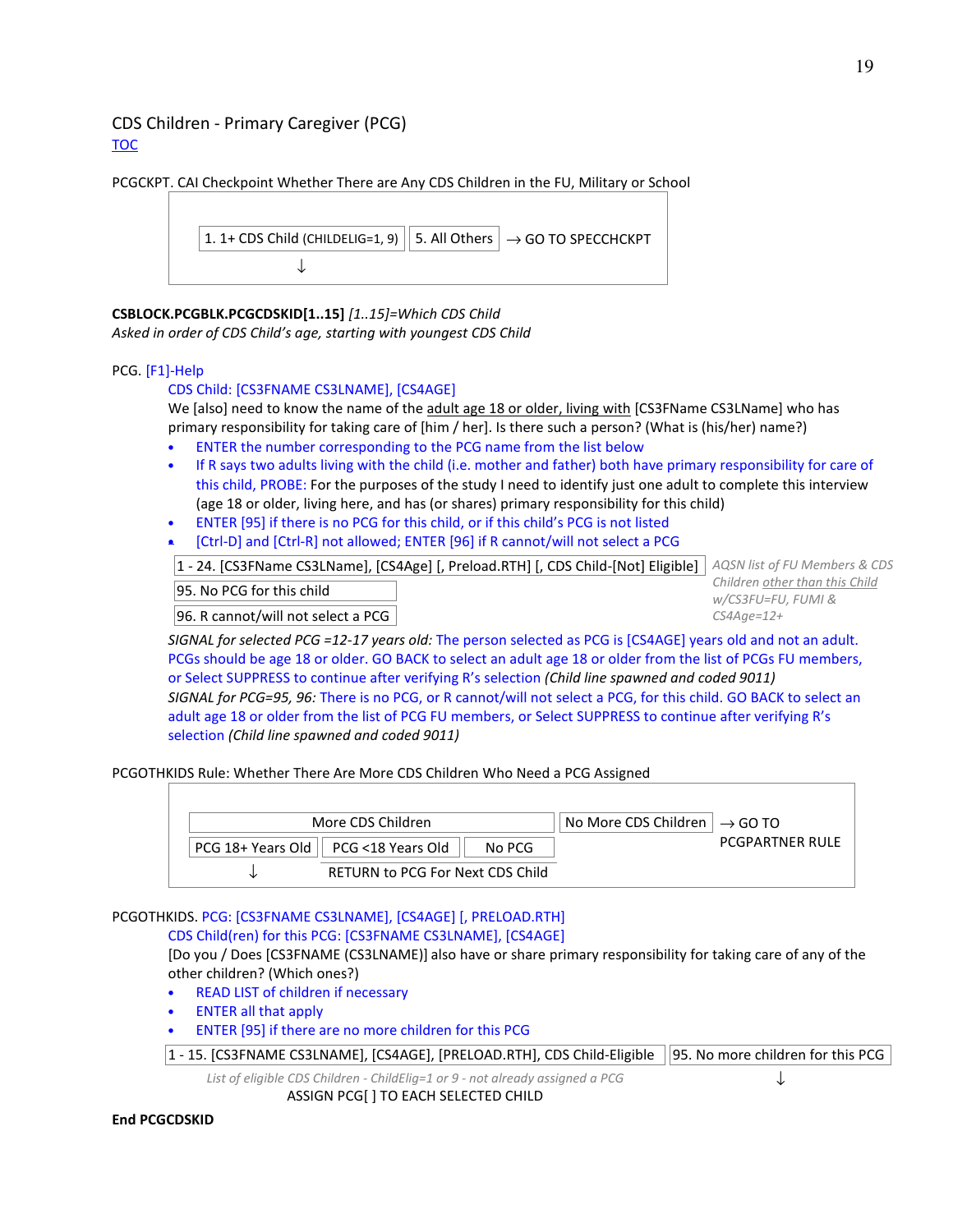#### **CSBLOCK.PCGPARTBLK.PCGPARTDETAIL[1..9]** *[1..9]=Which PCG*

| More CDS Children        | Finished With PCG Assignments |             |                   |        |
|--------------------------|-------------------------------|-------------|-------------------|--------|
| Need PCG Assigned        | PCG 18+ Years Old             |             | PCG <18 Years Old | No PCG |
| <b>RETURN to PCG for</b> | <b>Other FU Members</b>       | No Other FU |                   |        |
| Next CDS Child           | 16+ Years Old                 | Members 16+ |                   |        |

PCGPARTNER Rule: Whether There are More CDS Children Who Need a PCG Assigned

### PCGPARTNER[PCG AQSN]*.* PCG: [CS3FNAME CS3LNAME], [CS4AGE] [, PRELOAD.RTH]

[Do you / Does [CS3FNAME (CS3LNAME)] have a spouse or partner living with [you / him / her]? (Who is that?)

• The list below contains household members age 16 and older

### 1 - 24. [CS3FNAME CS3LNAME], [CS4AGE] [, PRELOAD.RTH] 95. No spouse/partner in FU

*AQSN list of non-CDS FU Members other than PCG w/CS3FU=FU, FUMI & CS4Aage=16+* ↓

### PCG END Rule: Whether There are More PCGs in This FU



### **End PCGPARTDETAIL**

CHILDELIG. Update for CDS Child Eligibility Indicator (Preload.PreloadHHLTable.Preload\_HHL[1..24].CDSKid=Yes)

| <b>CHILDELIG Updated</b>  | RESULTCODE (Child line)             | <b>CHILDELIG Original</b>             | Child's PCG Status                |
|---------------------------|-------------------------------------|---------------------------------------|-----------------------------------|
| 10. No PCG for Child      | 9011 No PCG / PCG Age<br>Ineligible | 1. Eligible<br>9. Not eligible-design | PCG=95 (No PCG) or 96 (DK/RF PCG) |
| 11. PCG is Age ineligible | 9011 No PCG / PCG Age<br>Ineligible | 1. Eligible<br>9. Not eligible-design | PCG=1-24 & PCG<18 years old       |

PCG END2 Rule. Whether There are Any Eligible CDS Children in This FU

| 1+ CDS Child is FU, FUMI, Different FU, | All CDS Children Ineligible (CHILDELIG=3-8, 10-11) |
|-----------------------------------------|----------------------------------------------------|
| Military, Education (CHILDELIG=1, 2, 9) | <b>GO TO THANKYOU INEL</b>                         |
|                                         |                                                    |

**End PCGPARTBLK**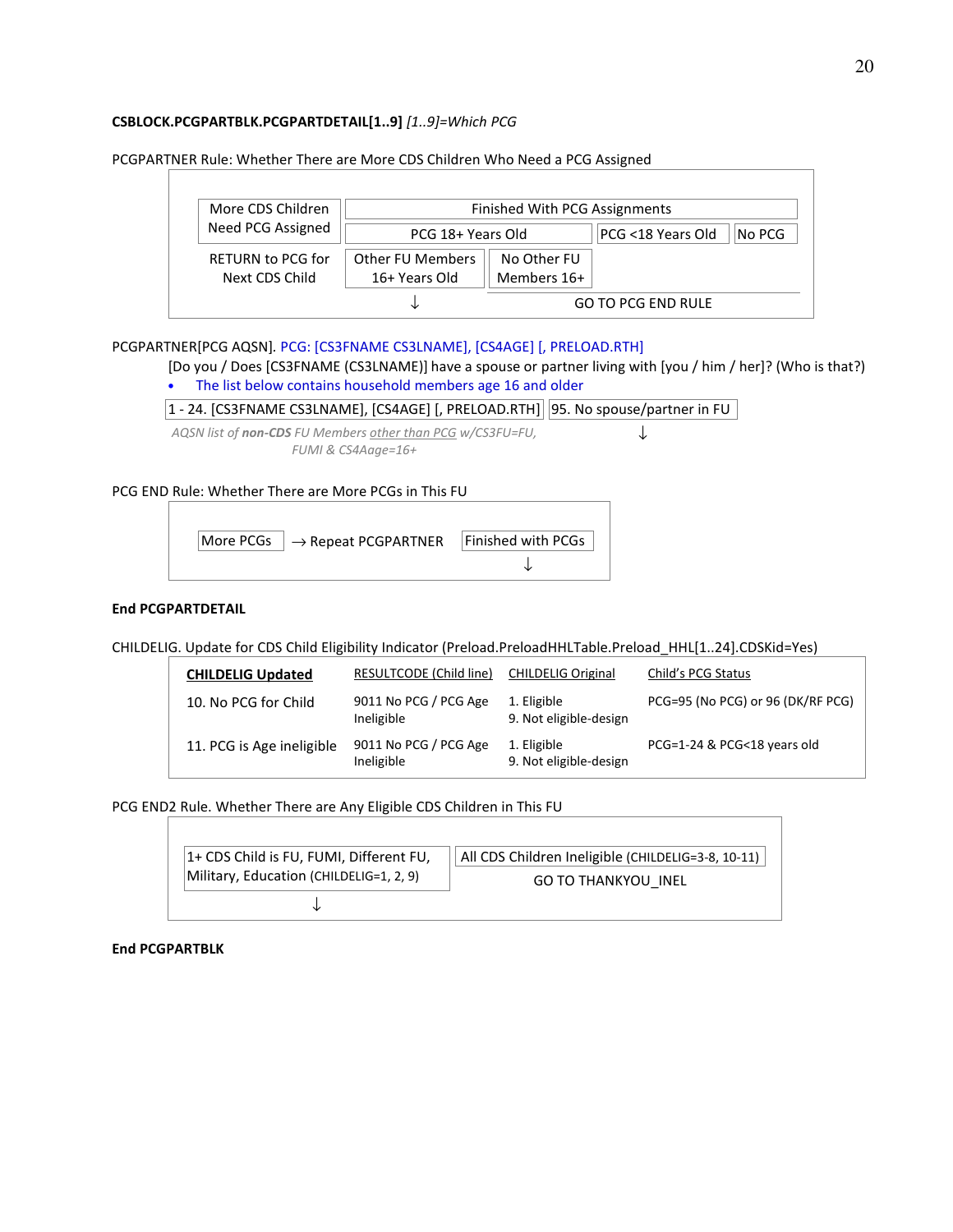### CDS Children - Special Needs TOC

SPECCHCKPT. CAI Checkpoint Whether There are Any CDS Children in the FU, Military or School

```
1. 1+ CDS Child (CHILDELIG=1, 9) || 5. All Others | \rightarrow GO TO HHINCOCKPT
                 ↓
```
**CSBLOCK.KIDSPECNEED.KIDSPECNEEDDETAIL[1..15]** *[1..15]=Which CDS Child Asked in order of CDS Child's age, starting with youngest CDS Child* 

SPECIALCHILD. [*ONE CDS CHILD:* [CS3FNAME'S (CS3LNAME)] interview may also include language, math skill, and physical assessments. Are there any special considerations, such as wearing glasses or contacts, using a hearing aid, or other considerations that I should be aware of before the interview? / *>1 CDS CHILD, FIRST CHILD:* The children's interviews may also include language, math skill, and physical assessments. Are there any special considerations for [CS3FNAME (CS3LNAME)], such as wearing glasses or contacts, using a hearing aid, or other considerations that I should be aware of before the interviews? / *>1 CDS CHILD, NEXT CHILD:*  How about [CS3FNAME (CS3LNAME)]? (Are there any special considerations for [CS3FNAME (CS3LNAME)], such as wearing glasses or contacts, using a hearing aid, or other considerations that I should be aware of before the interviews?)]

- ENTER all that apply
- If R indicates that Child would not be able to do his/her interview, ENTER [7] and record this information. You should also put this information in your call note for this Coverscreen interview and speak with your TL.

|  |  | 1. Vision $(2.$ Hearing $(3.$ Physical $(4.$ Mental $(5.$ Behavioral $(6.$ Language |  |
|--|--|-------------------------------------------------------------------------------------|--|
|  |  | 7. Other-specify (SPECIALOS. Specify. String 100)  8. No special needs              |  |

SPECIALEND Rule: Whether There are More CDS Children in the FU, Military or School



**End KIDSPECNEEDDETAIL**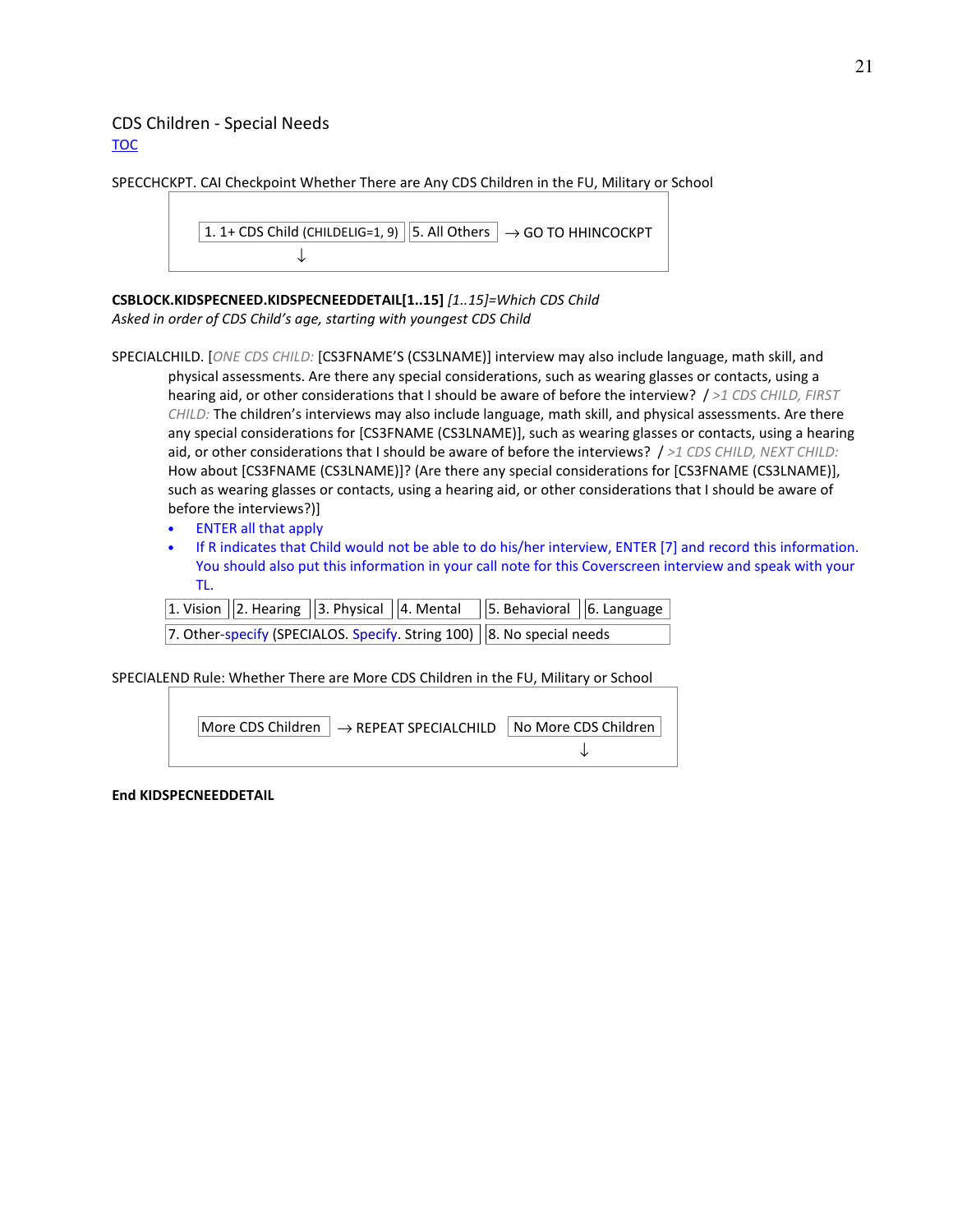### PCG - Address Update TOC

HHINCOCKPT. CAI Checkpoint Whether There are Any CDS Children in the FU, Military or School

```
1. 1+ CDS Child (CHILDELIG=1, 9) || 5. All Others | \rightarrow GO TO FINALSCREEN
                 ↓
```
#### **CSBLOCK.HHAddr.HHAddrDetail**

#### HHINCO. [F1]-Help

#### In Care Of

[*ONE PCG:* Finally, we'll be sending an information packet to [*R=PCG*: you / *ALL OTHERS*: [CS3FNAME CS3LNAME]] that describes the study and how to contact us if there are any questions. In order to mail this packet, I'd like to confirm the complete mailing address. Is there an "in care of" for the address? / *2 PCGs:* Finally, we'll be sending information packets to [*R=either PCG*: you and [CS3FNAME CS3LNAME] / *ALL OTHERS*: each primary caregiver] that describes the study and how to contact us if there are any questions. In order to mail these packets, I'd like to confirm the complete mailing address. Is there an "in care of" for the address?

/ *>2 PCGs:* Finally, we'll be sending information packets to [*R=any PCG*: you and the other primary caregivers / *ALL OTHERS*: each primary caregiver] that describes the study and how to contact us if there are any questions. In order to mail these packets, I'd like to confirm the complete mailing address. Is there an "in care of" for the address?]

• If none, PRESS [Enter] to continue

#### String 40

### HHADDR1. Address 1

(What is the address?)

- IF there is a street address and a PO Box in the same city, ENTER street address here and Enter PO Box in Address 2
- IF there is a street address and a PO Box in different cities, ENTER PO Box here and Enter street address in next section
- Ctrl-D and Ctrl-R not allowed; For DK/RF type [DK] or [RF]

String 40

### HHAPTSTE. Apt/Suite

Is there an apartment, suite, or building number?

• If none, PRESS [Enter] to continue

String 10

HHADDR2. Address 2

- IF there is a street address and a PO Box in the same city, ENTER PO Box here
- If none, PRESS [Enter] to continue
- Ctrl-D and Ctrl-R not allowed; For DK/RF type [DK] or [RF]

String 40

HHCITY. City

(What is the city?)

• Ctrl-D and Ctrl-R not allowed; For DK/RF type [DK] or [RF]

String 40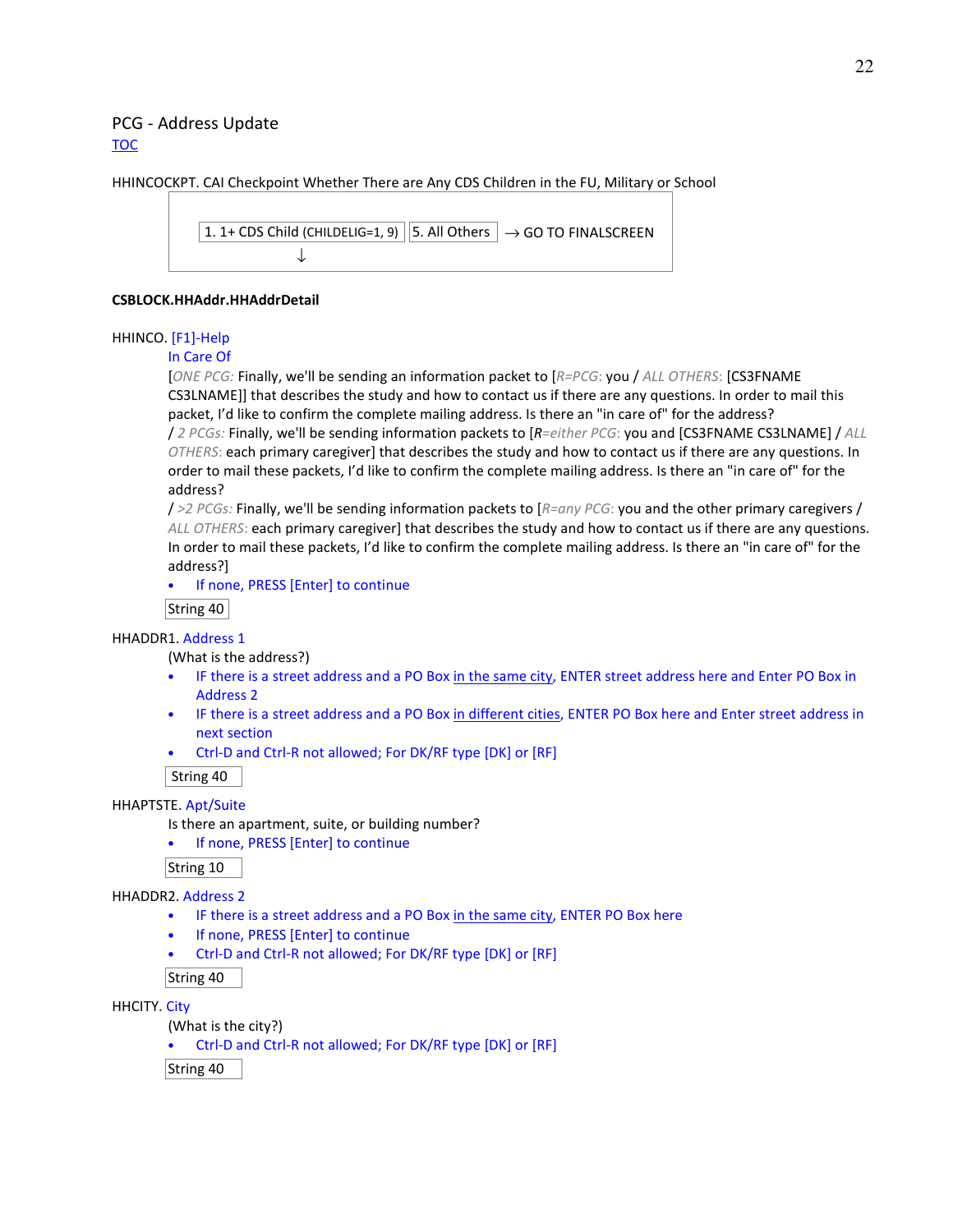#### HHSTATE; HHSTATEABBR. State

(What is the state?)

- Start typing the name of the State to bring up the look-up list
- If foreign country, ENTER [FOR] to select "Foreign Country"



#### **End HHADDRDETAIL**

#### **CSBLOCK.HHADDR.STRADDRDETAIL**

```
STREETADDR. [ONE PCG: Is [R=PCG: your / ALL OTHERS: [CS3FNAME CS3LNAME]'s] street address where 
        [R=PCG: you actually live / ALL OTHERS: [she /he] actually lives] different from the mailing address?
        / 2 PCGs: Is [R=ANY PCG: your and [CS3FNAME CS3LNAME]'s] / ALL OTHERS: the primary caregivers'] street 
        address where [R=ANY PCG: you / ALL OTHERS: they] actually live different from the mailing address? 
        / >2 PCGs: Is [R=ANY PCG: your and the other primary caregivers' / ALL OTHERS: the primary caregivers'] street 
        address where [R=ANY PCG: you / ALL OTHERS: they] actually live different from the mailing address?]
```
- STREET ADDRESS is the physical address where the FU ACTUALLY LIVES, which is sometimes different from the mailing address
- Ctrl-D and Ctrl-R not allowed; For DK/RF ENTER [5]

 $\overline{11. \text{Yes}}$  | 5. No |  $\rightarrow$  GO TO HHPHONE

```
↓
```
STRINCO. [F1]-Help

Street/Physical In Care Of

Please tell me that address. Is there an "in care of" for the address?

If none, PRESS [Enter] to continue

String 40

STRADDR1. Street/Physical Address 1

(What is the address?)

- DO NOT enter PO Box here, since we are asking for a street address. GO BACK to the previous section to enter PO Box
- Ctrl-D and Ctrl-R not allowed; For DK/RF type [DK] or [RF]

String 40

STRAPTSTE. Street/Physical Apt/Suite

(Is there an apartment, suite, or building number?)

• If none, PRESS [Enter] to continue

String 10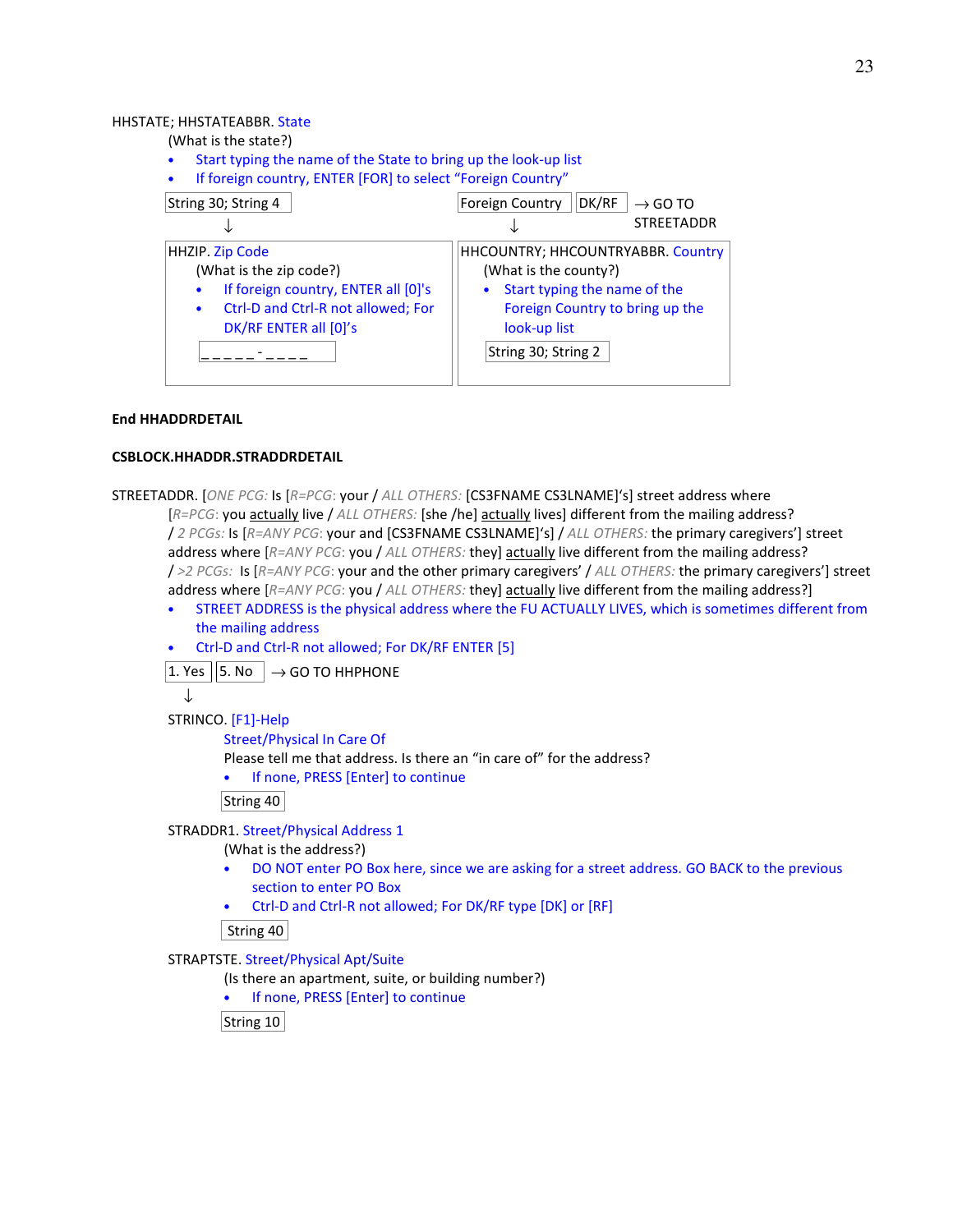- DO NOT enter PO Box here, since we are asking for a street address. GO BACK to the previous section to enter PO Box
- If none, PRESS [Enter] to continue
- Ctrl-D and Ctrl-R not allowed; For DK/RF type [DK] or [RF]

String 40

STRCITY. Street/Physical City

(What is the city?)

• Ctrl-D and Ctrl-R not allowed; For DK/RF type [DK] or [RF]

String 40

#### STRSTATE; STRSTATEABBR. Street/Physical State

- (What is the state?)
- Start typing the name of the State to bring up the look-up list
- If foreign country, ENTER [FOR] to select "Foreign Country"

| String 30; String 4                                   | DK/RF<br>Foreign Country<br>$\rightarrow$ GO TO WTRCELL |
|-------------------------------------------------------|---------------------------------------------------------|
|                                                       |                                                         |
| STRZIP. Street/Physical Zip Code                      | STRCOUNTRY; STRCOUNTRYABBR.                             |
| (What is the zip code?)                               | <b>Street/Physical Country</b>                          |
| If foreign country, ENTER all [0]'s                   | (What is the county?)                                   |
| Ctrl-D and Ctrl-R not allowed; For DK/RF<br>$\bullet$ | Start typing the name of the Foreign                    |
| ENTER all [0]'s                                       | Country to bring up the look-up list                    |
|                                                       | String 30; String 2                                     |
|                                                       |                                                         |

### **END StrAddrDetail**

#### **CSBLOCK.HHADDR.PCGPHONE[1..9]** *[1..9]=Which PCG*

#### WTRCELL. [CS3FNAME CS3LNAME]

[R=PCG: Do you / ALL OTHERS: Does [CS3FNAME CS3LNAME]] have a cell phone?

- Do NOT ask but ENTER [1] if you know R is using a cell phone
- Ctrl-D and Ctrl-R not allowed; For DK/RF ENTER [5]
- $|1.$  Yes  $||5.$  No  $|| \rightarrow$  GO TO WTRHOME

↓

### CELLPH. [CS3FNAME CS3LNAME]

Cell Phone - Area Code and Telephone Number

What is the area code and phone number?

- If foreign phone, PRESS [ENTER] to go to foreign phone field
- Ctrl-D and Ctrl-R not allowed; For DK/RF, GO BACK and ENTER [5] at WtrCell

 $\vert$ [ENTER] $\vert\vert$ (\_\_\_)\_\_\_-\_\_\_\_ $\vert \rightarrow$  GO TO WTRHOME



CELLFOR. [CS3FNAME CS3LNAME]

Cell Phone - Foreign Number

(What is the area code and phone number?)

• Ctrl-D and Ctrl-R not allowed; For DK/RF, GO BACK and ENTER [5] at WtrCell

```
String 20
```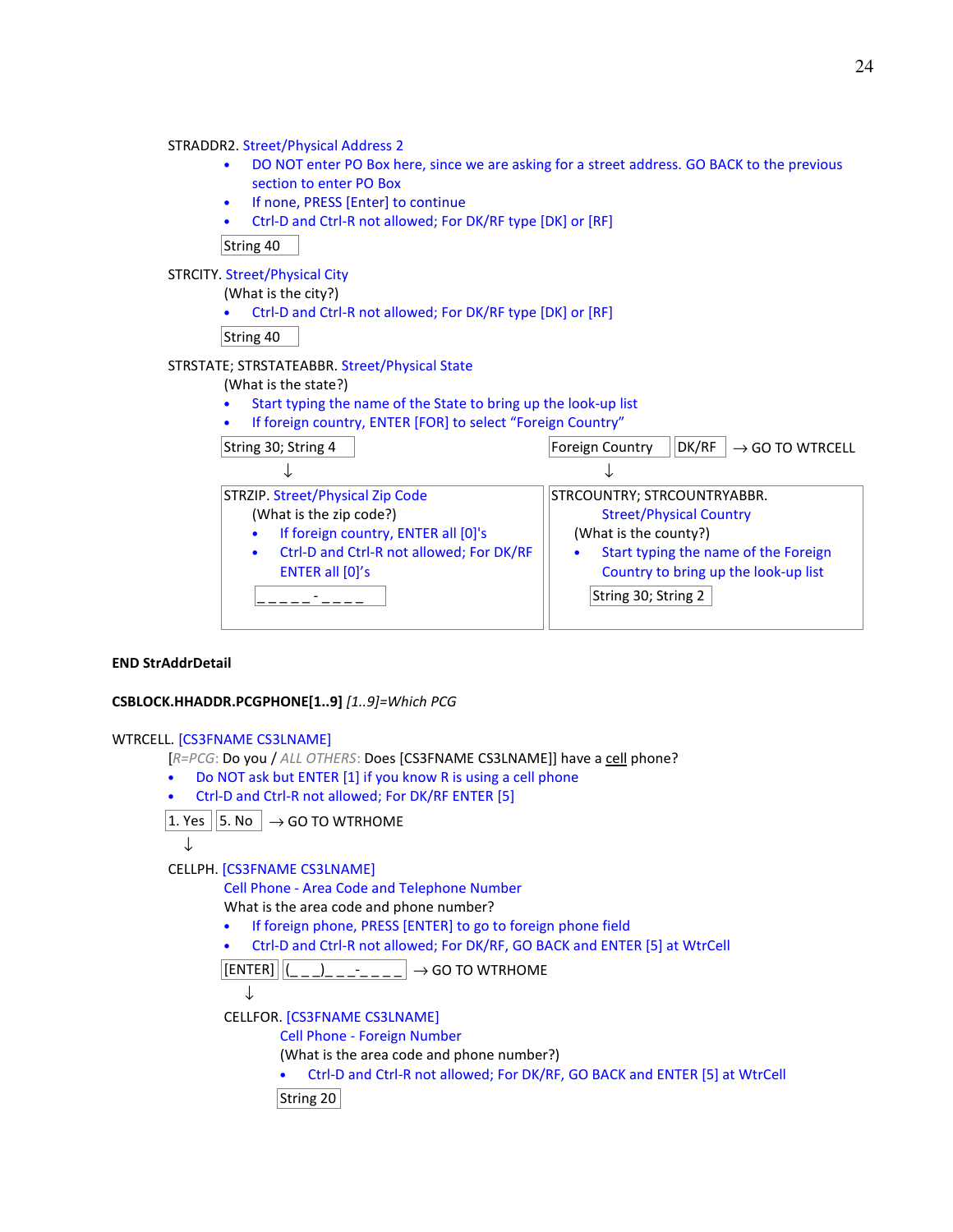#### WTRHOME. [CS3FNAME CS3LNAME]

- [*R=PCG*: Do you / *ALL OTHERS*: Does [CS3FNAME CS3LNAME]] a home phone?
- Do NOT ask but ENTER [1] if you know R is using a Home phone
- Ctrl-D and Ctrl-R not allowed; For DK/RF ENTER [5]
- $\boxed{1. \text{Yes}}$   $\boxed{5. \text{No}}$   $\boxed{\rightarrow$  GO TO WTREMAIL

↓

HOMEPH. [CS3FNAME CS3LNAME]

Home Phone - Area Code and Telephone Number

What is the area code and phone number?

- If foreign phone, PRESS [ENTER] to go to foreign phone field
- Ctrl-D and Ctrl-R not allowed; For DK/RF, GO BACK and ENTER [5] at WtrHome

 $\vert$ [ENTER]  $\vert\vert$ (\_ \_ \_)\_ \_ \_-\_ \_ \_ \_ |  $\rightarrow$  GO TO WTREMAIL

↓

HOMEFOR. [CS3FNAME CS3LNAME]

Home Phone - Foreign Number

(What is the area code and phone number?)

• Ctrl-D and Ctrl-R not allowed; For DK/RF, GO BACK and ENTER [5] at WtrHome

String 20

#### WTREMAIL. [CS3FNAME CS3LNAME]

Is there an email address where we can contact [*R=PCG*: you / *ALL OTHERS*: [CS3FNAME CS3LNAME]]?

 $|1.$  Yes  $||5.$  No  $|\rightarrow$  GO TO HHEND RULE

$$
f_{\rm{max}}
$$

## ↓

EMAIL. [CS3FNAME CS3LNAME]

(What is that e-mail address?)

- ENTER email address, then READ BACK and VERIFY with Respondent
- Ctrl-D and Ctrl-R not allowed; For DK/RF type [DK] or [RF]

String 40

#### WTREMAIL2. [CS3FNAME CS3LNAME]

Is there another email address where we can contact [*R=PCG*: you / *ALL OTHERS*: [CS3FNAME CS3LNAME]]?



↓

EMAIL2. [CS3FNAME CS3LNAME]

(What is that e-mail address?)

- ENTER email address, then READ BACK and VERIFY with Respondent
- Ctrl-D and Ctrl-R not allowed; For DK/RF go back and ENTER [Ctrl-D, Ctrl-R] at previous question String 50

HHEND Rule: Whether There are More PCGs in This FU



#### **End PCGPHONE**

**End HHADDR**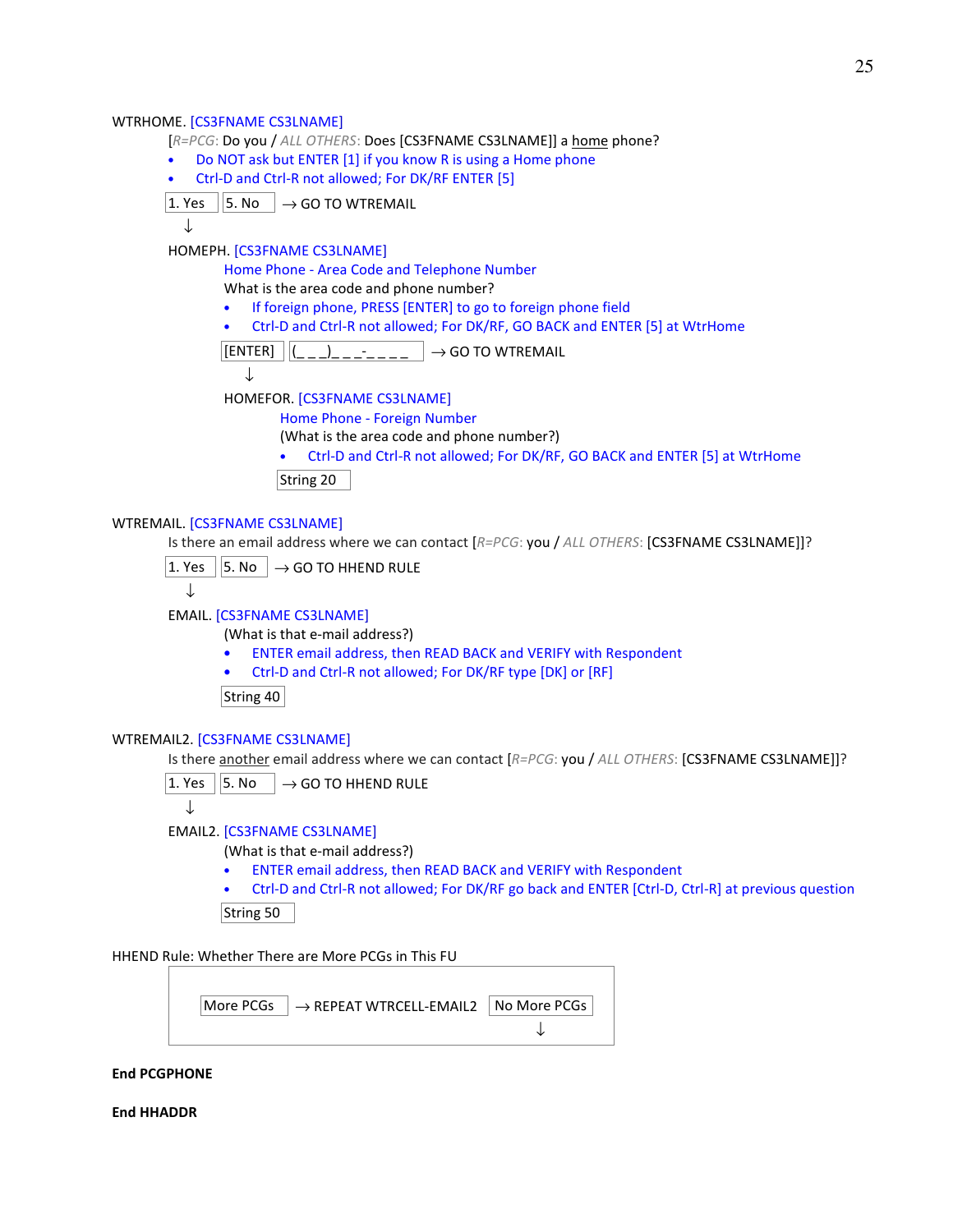## Confirmation & Thank You

TOC

FINALSCREEN. IWER: The following sample lines will be generated from this interview:

Eligible CDS Child(ren) - PCG and Child Sample Lines

PCG [1-9]: [SID], [CS3FNAME CS3LNAME], Case ID: [P[1-9]CASEID]

[*CHILDELIG=1:* Child [1 – 15]: [SID], [CS3FNAME CS3LNAME], Case ID: [CH[1-15]CASEID] [*CHILDELIG=9:* Child [1 – 15]: [SID], [CS3FNAME CS3LNAME], RC: 9002 TEL no Blaise by design

Ineligible CDS Child(ren) - Child Sample Lines Coded Out

Child Ineligible: [SID], [CS3FNAME CS3LNAME], RC: [*CHILDELIG=3:* 9003 Moved out on own / *CHILDELIG=4:* 9005 Deceased / *CHILDELIG=5:* 9004 Incarcerated / *CHILDELIG=6:* 9007 Health institution / *CHILDELIG=7:* 9008 Other institution / *CHILDELIG=8:* 9006 Age ineligible / *CHILDELIG=10, 11:* 9011 No PCG/PCG Age Ineligible]

Other Adult Sample Lines

Other adult [1 – 15]: [SID], [CS3FNAME CS3LNAME], Case ID: [OA[1-15]CASEID]

Mover-Out CDS Child(ren) – Splitoff Coverscreen Sample Lines CS [1 – 15]: PCG: [[MORESP] / [MOWITHFNAME MOWITHLNAME]] (CDS Children: [CS3FNAME CS3LNAME] *etc*.)

- Make sure this information is accurate before moving on.
- If any of the information is incorrect, you must tell Respondent that you have made an error and need to start over. Then suspend and retake this case. [Alt-X to suspend]

Is all of the information above correct?

 $\overline{11. \text{Yes}}$  | 5. No  $\overline{)} \rightarrow$  Suspend Interview

↓

THANK\_YOU. Thank you for talking with me. As part of our quality control procedures, another interviewer from The University of Michigan may call you back to ask a few questions about this interview and to answer any questions you may have about the interview process.

- [*R=PCG:* Inform PCG that a mailing containing materials for the study will be sent to him/her. Offer to start the PCG interview now or schedule an appointment for the PCG interview.]
- [*R<>PCG*: Ask to speak with the PCG. If the PCG is available to speak, inform him/her about the study and that a mailing containing materials for the study will be sent to him/her. Offer to start the PCG interview now or schedule an appointment for the PCG interview.]
- [*R<>PCG*: If the PCG is not available to speak, inform the R that that a mailing containing materials for the study will be sent to the PCG and ask for a good time to call back when the PCG is available.]
- ENTER [1] to continue

1. Continue

IWCOMPLETE. You have reached the end of the Interview portion of the Coverscreen.

• ENTER [1] to continue with the Coverscreen observation.

 $|1$ . Continue $|$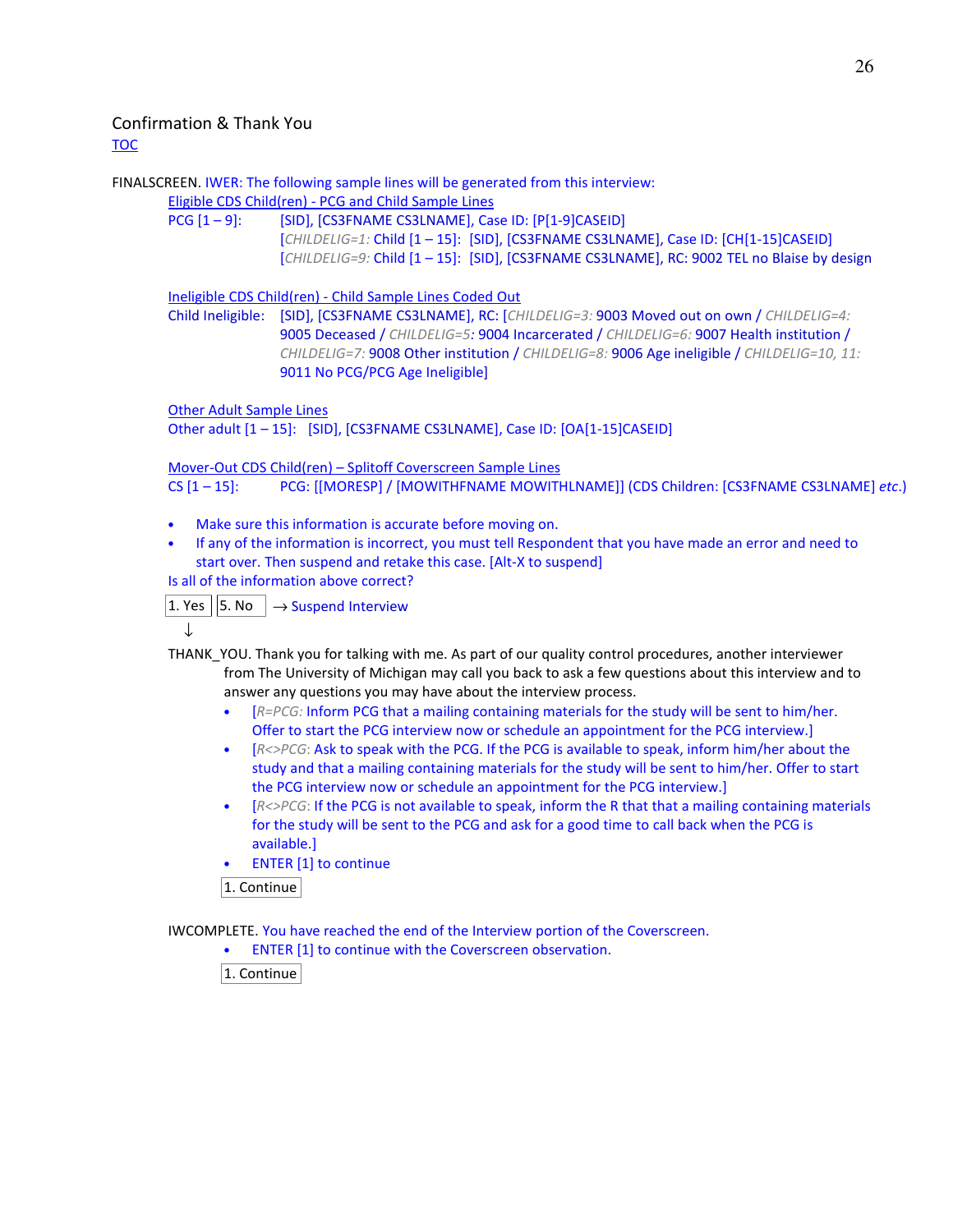### All CDS Children Ineligible - Thank You TOC

THANKYOU\_INEL. Thank you for talking with me. Those are all the questions I have for you.

- There are no eligible children in this household
- The following sample lines will be generated and coded out automatically: [Child Ineligible: [SID], [CS3FNAME CS3LNAME], RC: [*CHILDELIG=3:* 9003 Moved out on own / *CHILDELIG=4:* 9005 Deceased / *CHILDELIG=5:* 9004 Incarcerated / *CHILDELIG=6:* 9007 Health institution / *CHILDELIG=7:* 9008 Other institution / *CHILDELIG=8:* 9006 Age ineligible /*ChildElig=10, 11:* 9011 No PCG/PCG Age Ineligible]
- ENTER [1] to complete interview use result code 8010 for this Coverscreen

1. Complete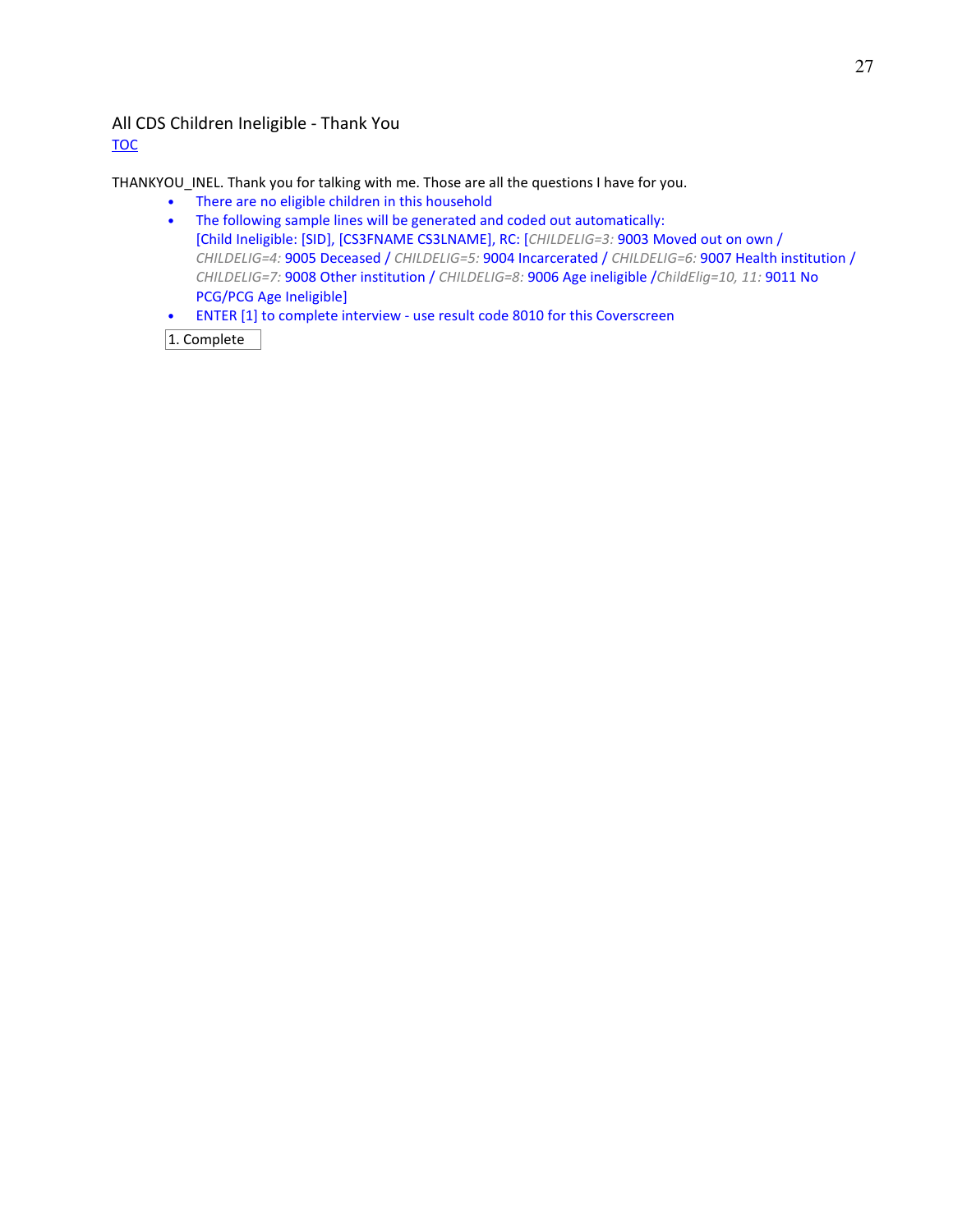### Non-Response Coverscreen

**TOC** 

### NRRESULTCODE. Select the **TL approved** final result code for this Coverscreen line

| 5001. Final refusal: Respondent                              | Spawn Child sample lines, Result Code=5001 |
|--------------------------------------------------------------|--------------------------------------------|
| 5002. Final refusal: Informant                               | Spawn Child sample lines, Result Code=5002 |
| 5005. Final refusal: Never reached for conversion            | Spawn Child sample lines, Result Code=5005 |
| 5006. Final refusal: Do not attempt RC                       | Spawn Child sample lines, Result Code=5006 |
| 6001. Final non-interview: Tracking exhausted, R known       | Spawn Child sample lines, Result Code=6001 |
| 6004. Final non-interview: Permanent condition               | Spawn Child sample lines, Result Code=6004 |
| 6005. Final non-interview: Language problem, R known         | Spawn Child sample lines, Result Code=6005 |
| 6007. Final non-interview: Other reason                      | Spawn Child sample lines, Result Code=6007 |
| 6014. Final non-interview: Never answered, Final NC, R known | Spawn Child sample lines, Result Code=6014 |
| 6081. Final non-interview: Remote sample                     | Spawn Child sample lines, Result Code=6081 |
| 7002. Final non-sample: Sub-selected non-sample              | Spawn Child sample lines, Result Code=7002 |
| 9010. Final non-sample: Other reason                         | Spawn Child sample lines, Result Code=9010 |

NRFINALSCRN. The following sample lines will be generated and coded out automatically:

Child Ineligible: [SID], [CS3FNAME CS3LNAME], RC: [NRASSIGNRC] *for each CDS Child*

• ENTER [1] to exit

• Assign result code [NRRESULTCODE] to this Coverscreen

 $\overline{1.$  Exit